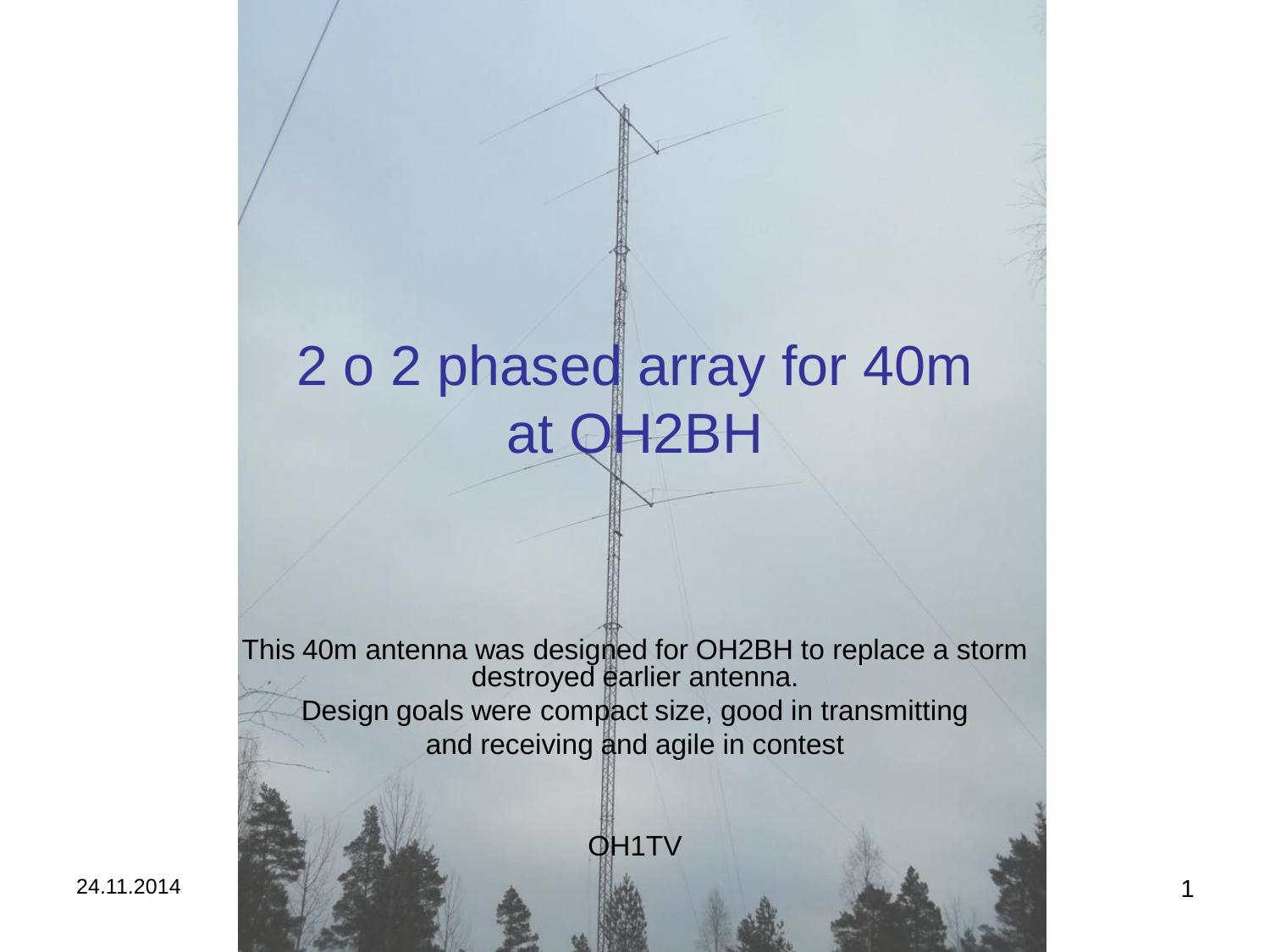## 2 over 2 phased array for 40m



- Upper antenna up 46m, lower ant 26m
	- vertical spacing 20m
	- coil loaded elements, 72% of full size
- Opposite-voltage feed system
	- all elements tuned to 7100kHz
	- $\frac{1}{2}$  wavelength cables from each element to phasing box
	- opposite cable polarities in front and rear elements
	- current baluns on all cables
- Band divided into two sub-bands
	- 7000-7100 and 7100-7200kHz
	- This way better performance is achieved with shortened element
- Instant 180 degree direction switching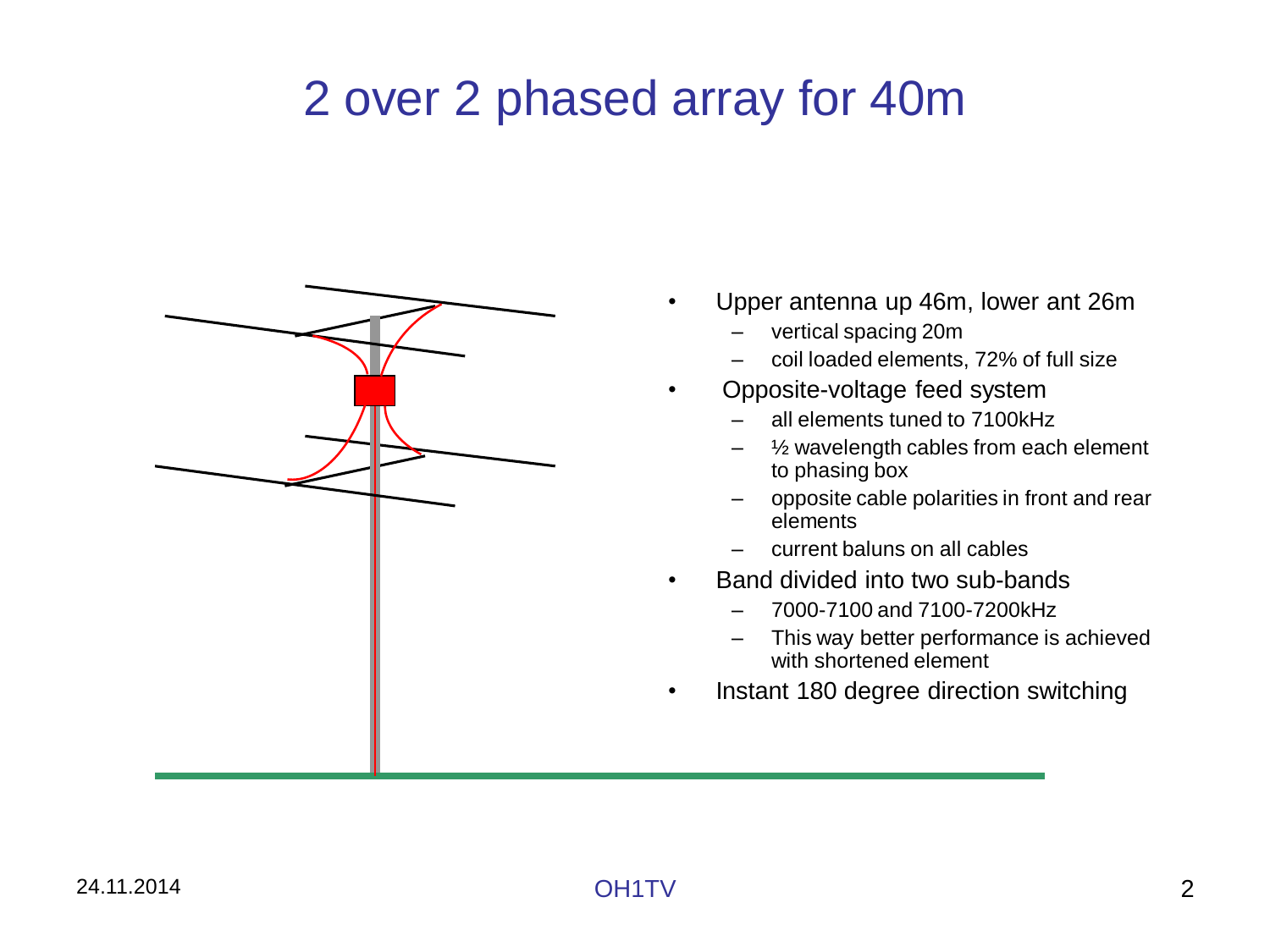## Features

- Shortened elements, 15m @ 40m band
	- Makes stacking easier, the antenna below guy wires can be higher
	- Lower stress to the tower, lower wind and ice load
- Good F/B over the whole band, important on 40m receiving
	- Low vertical side lobes because of 0.5lamda stacking
	- Two frequency settings, 7000-7100 and 7100-7200kHz
	- Equal current amplitudes in all elements
- Instant 180deg direction switching
	- Often needed in contest on 40m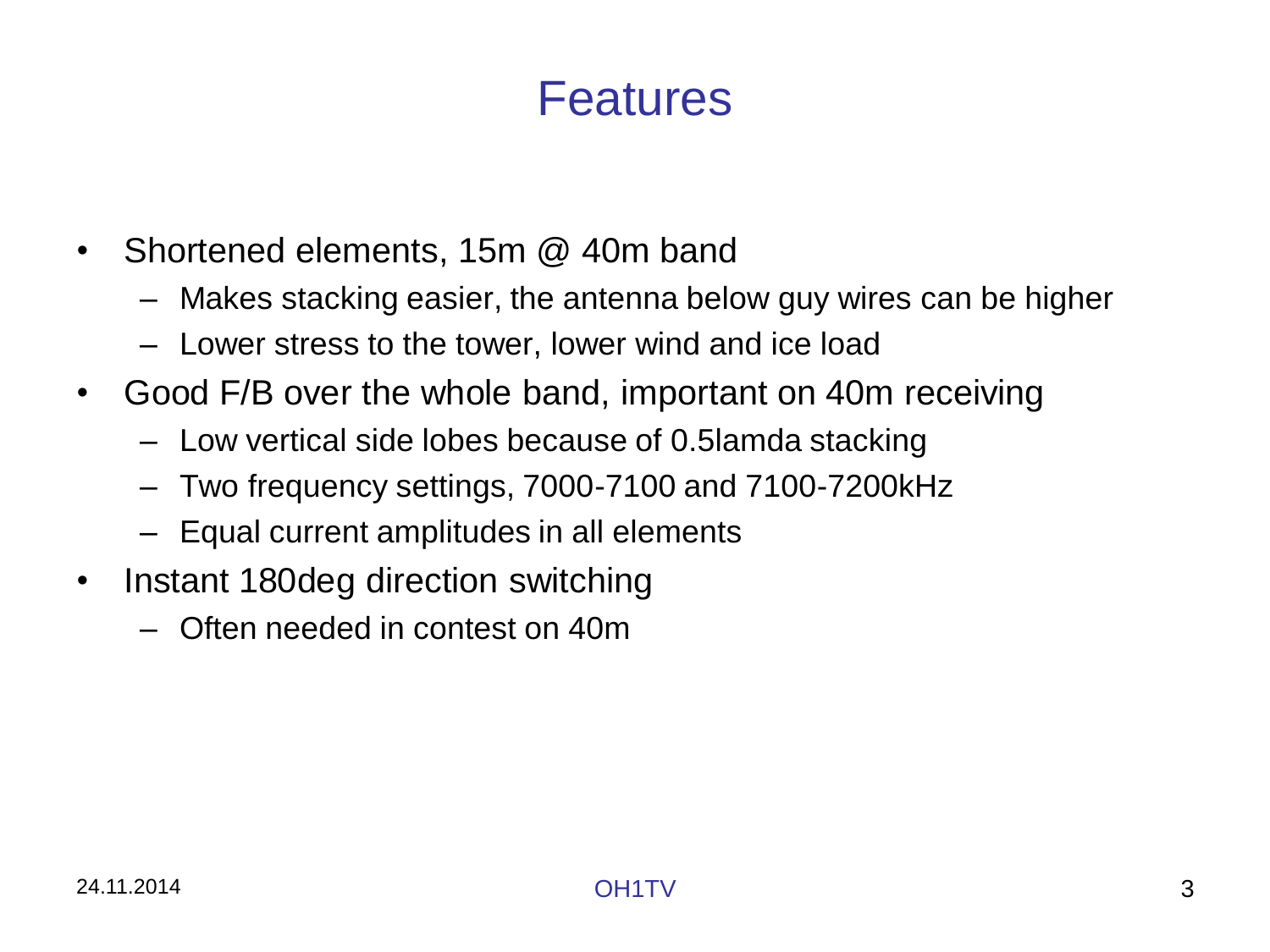## What is Opposite Voltage Feed?

- OVF is a method to feed 2-element antennas. It makes possible to adjust current amplitudes and phases so that good radiation pattern can be achieved. The main advantage is insensitivity of radiation pattern to frequency change. The concept is that equal amplitude but opposite phase voltages are brought to the element feedpoints. By selecting proper detuning of the elements and taking into account their mutual impedance, it is possible to reach equal currents and wanted phase difference of the currents. When frequency is changed, both current phases move to the same direction and their difference remains almost constant, making the radiation pattern wideband.
- Opposite phase normally is generated with half wavelength cable. It can be achieved also with cable polarity inversion and two cables, each half wavelength long.
- An approximation of phase reversal can be made using very short equal length cables and cable polarity inversion. This method is not perfectly accurate but in most cases adequate.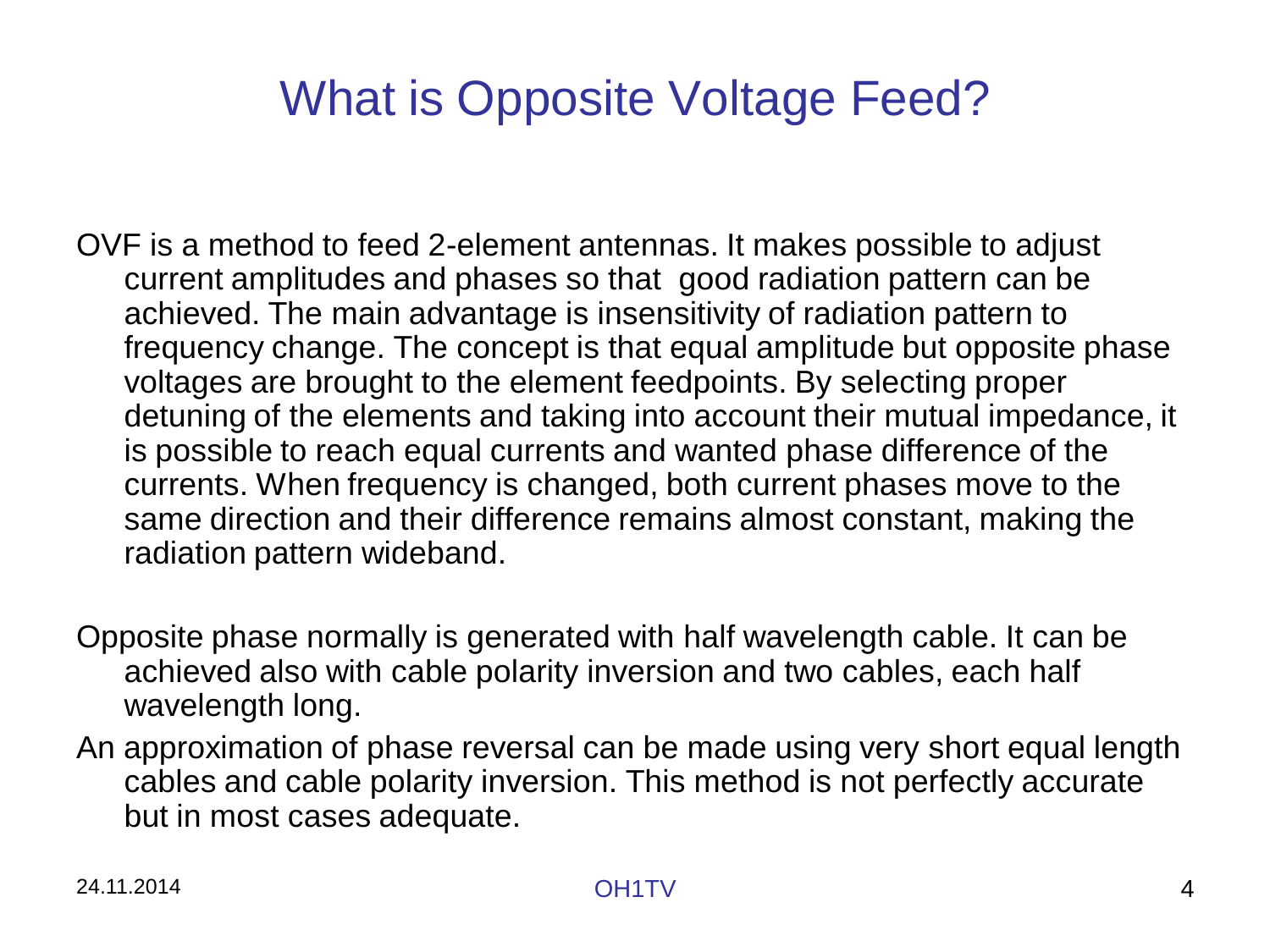## Modeled performance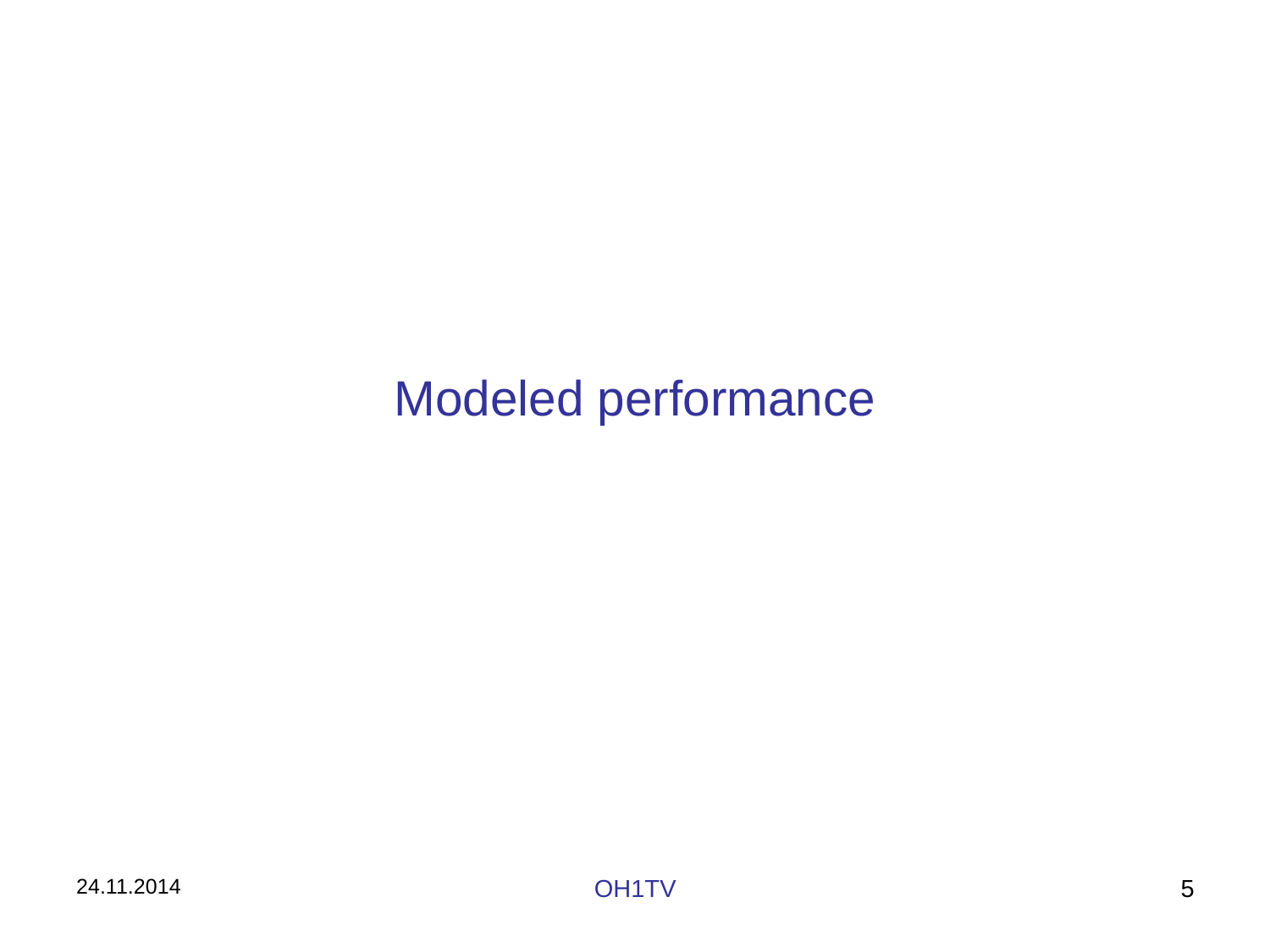## 7050kHz pattern, sub-band center

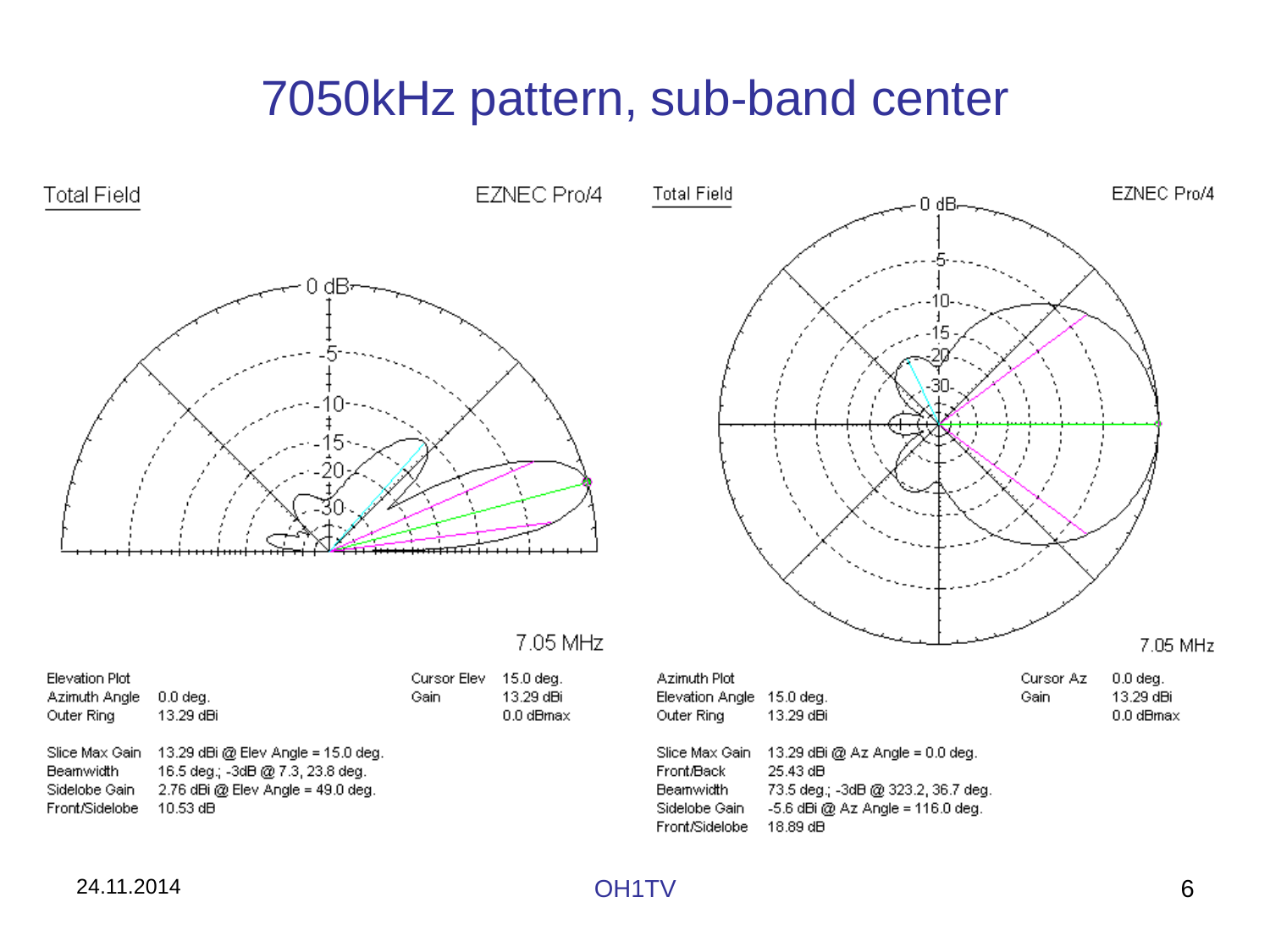## 7150kHz pattern, sub-band center

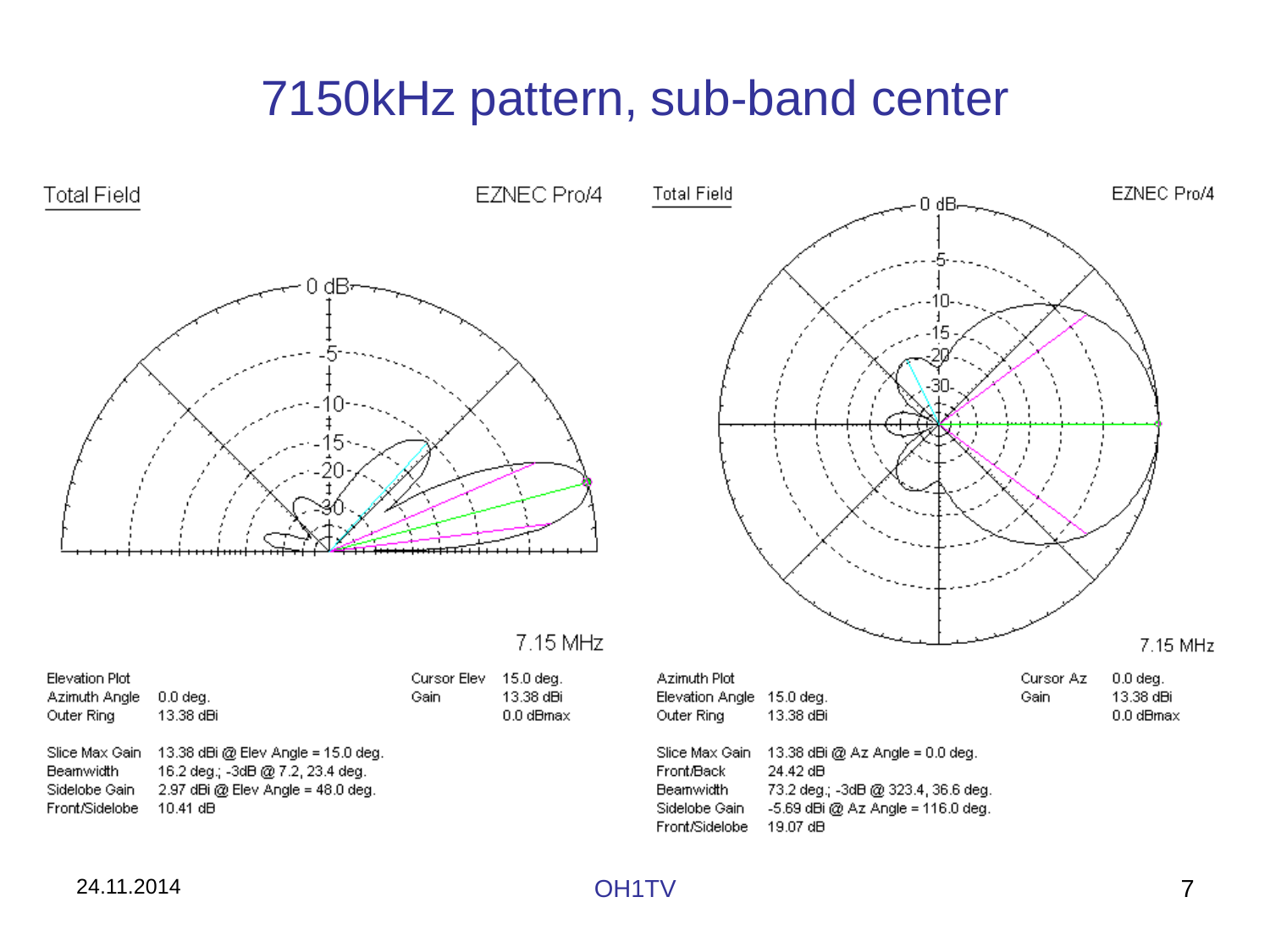## 7100kHz pattern, sub-band low end

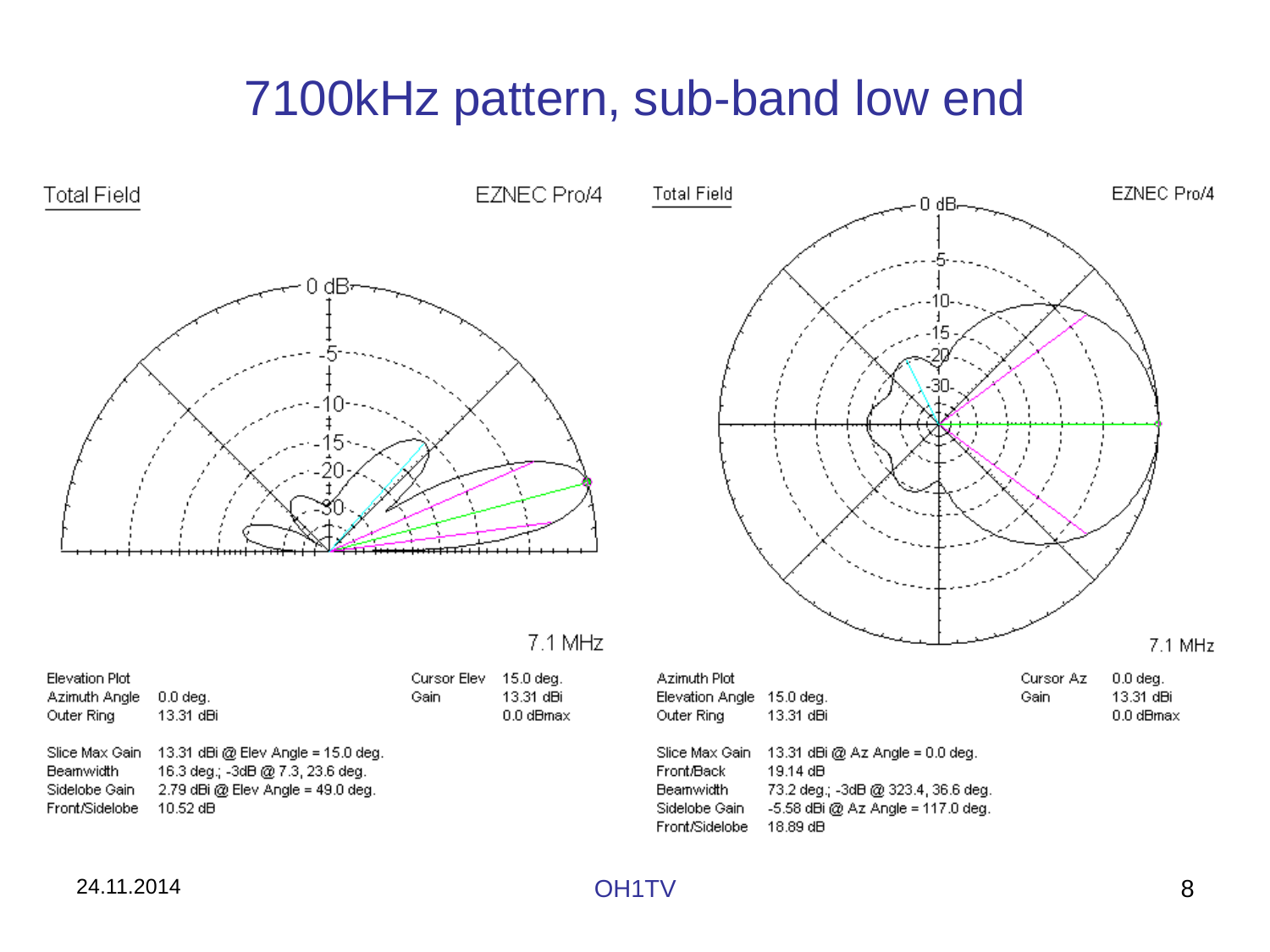## 7200kHz pattern, sub-band high end

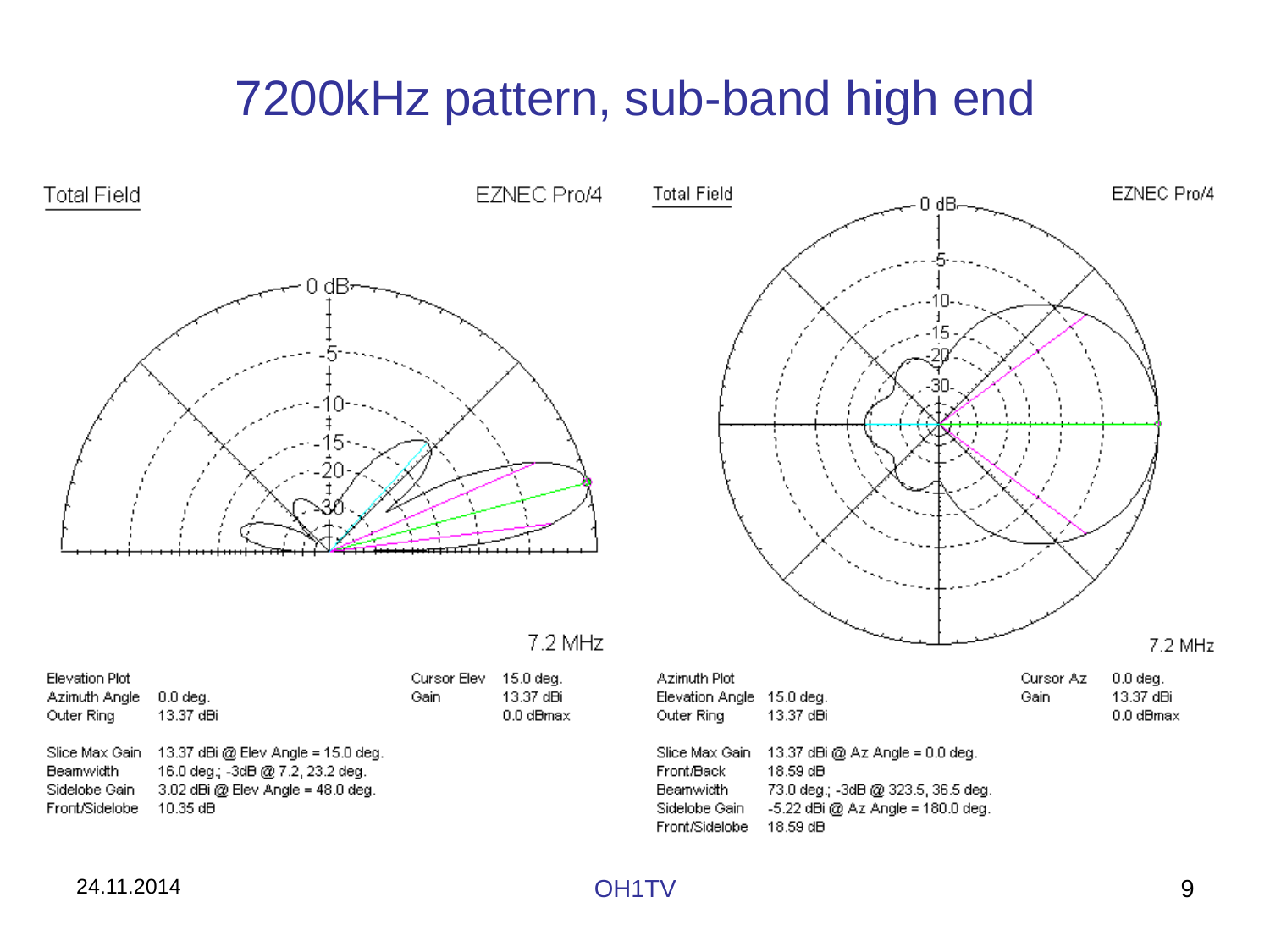## Modeled SWR, 7050kHz position, at the box input

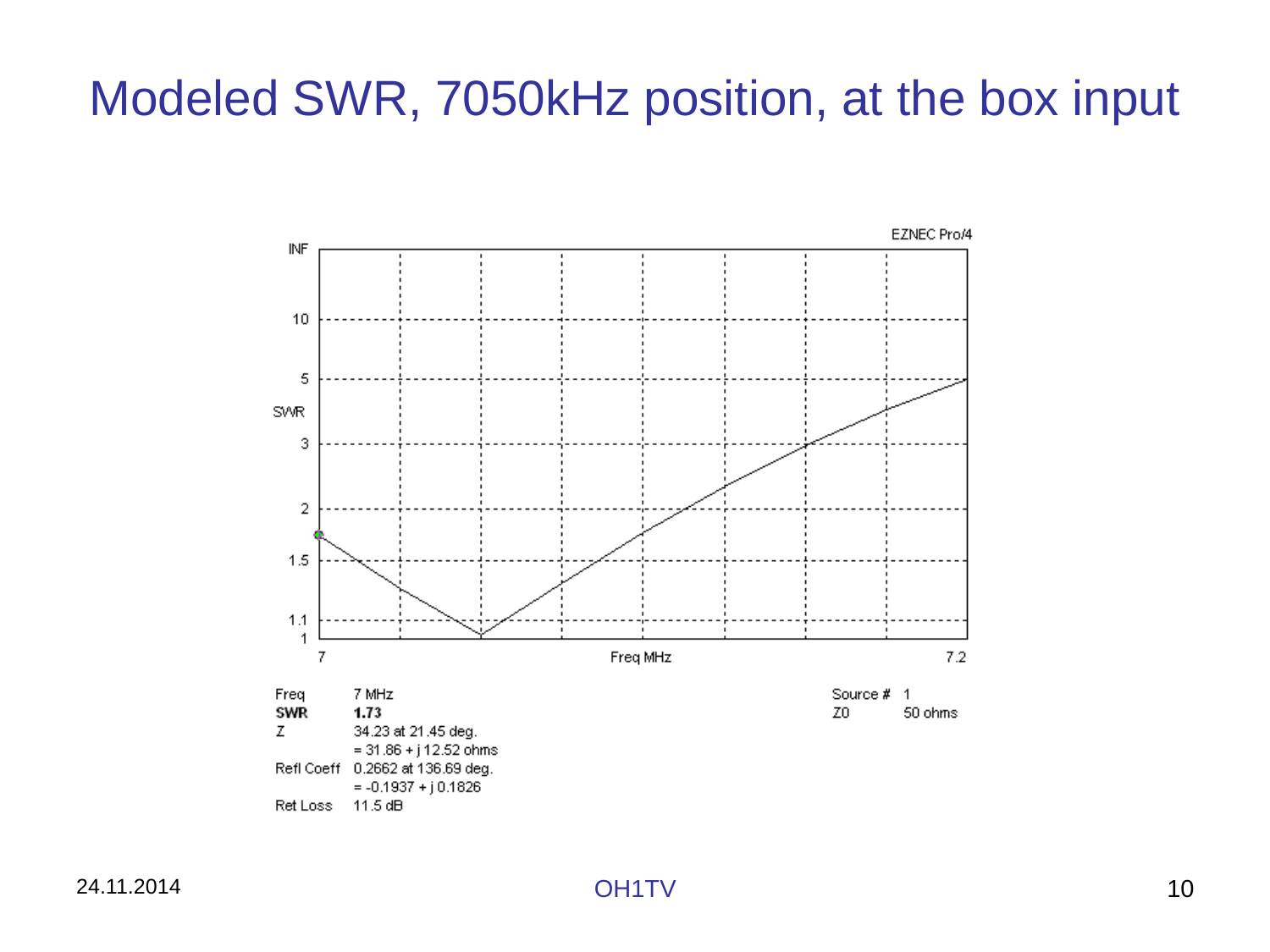## Measured SWR in 7050kHz position, feed cable included

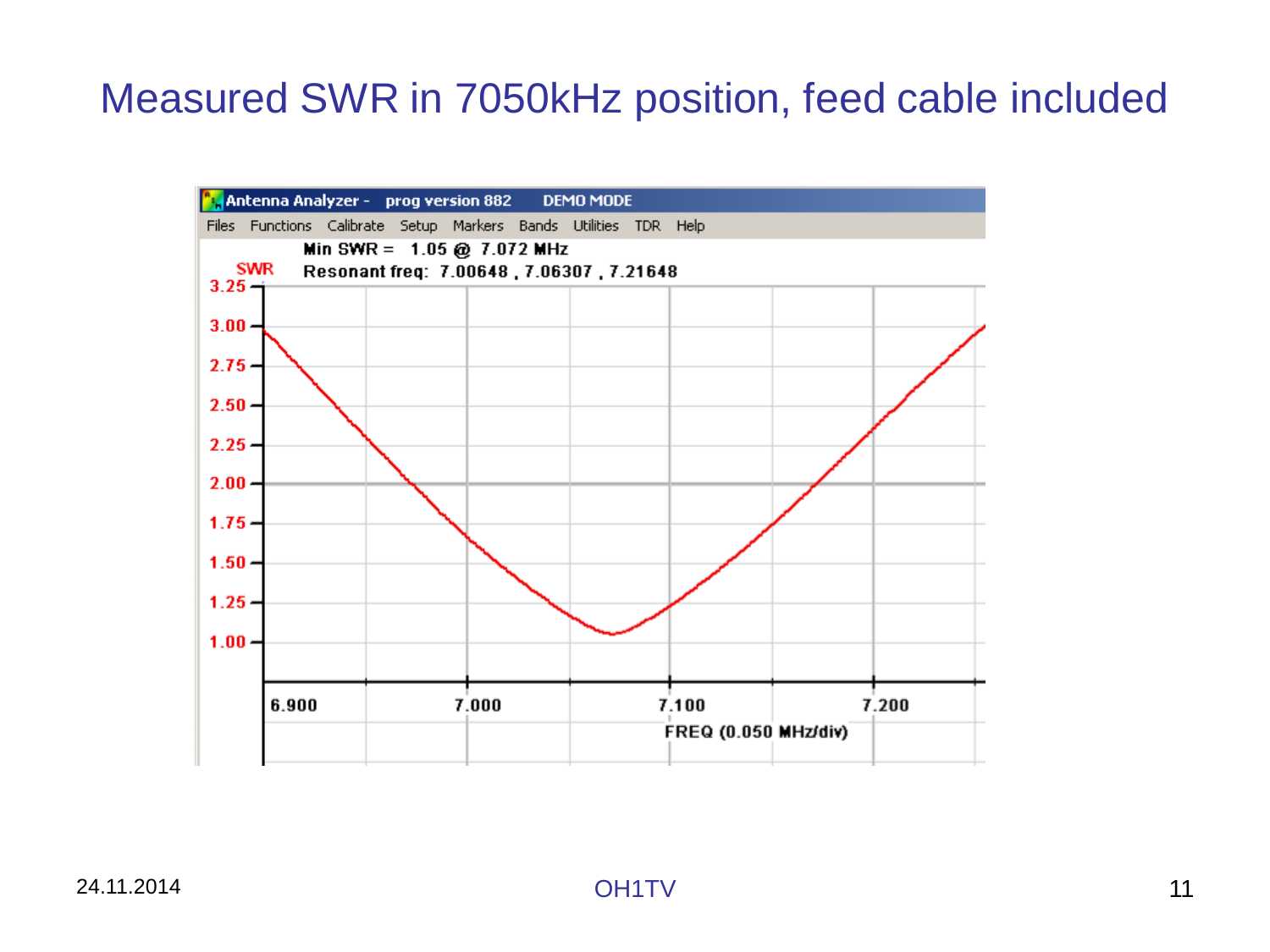## Modeled SWR in 7150kHz position, at the box input

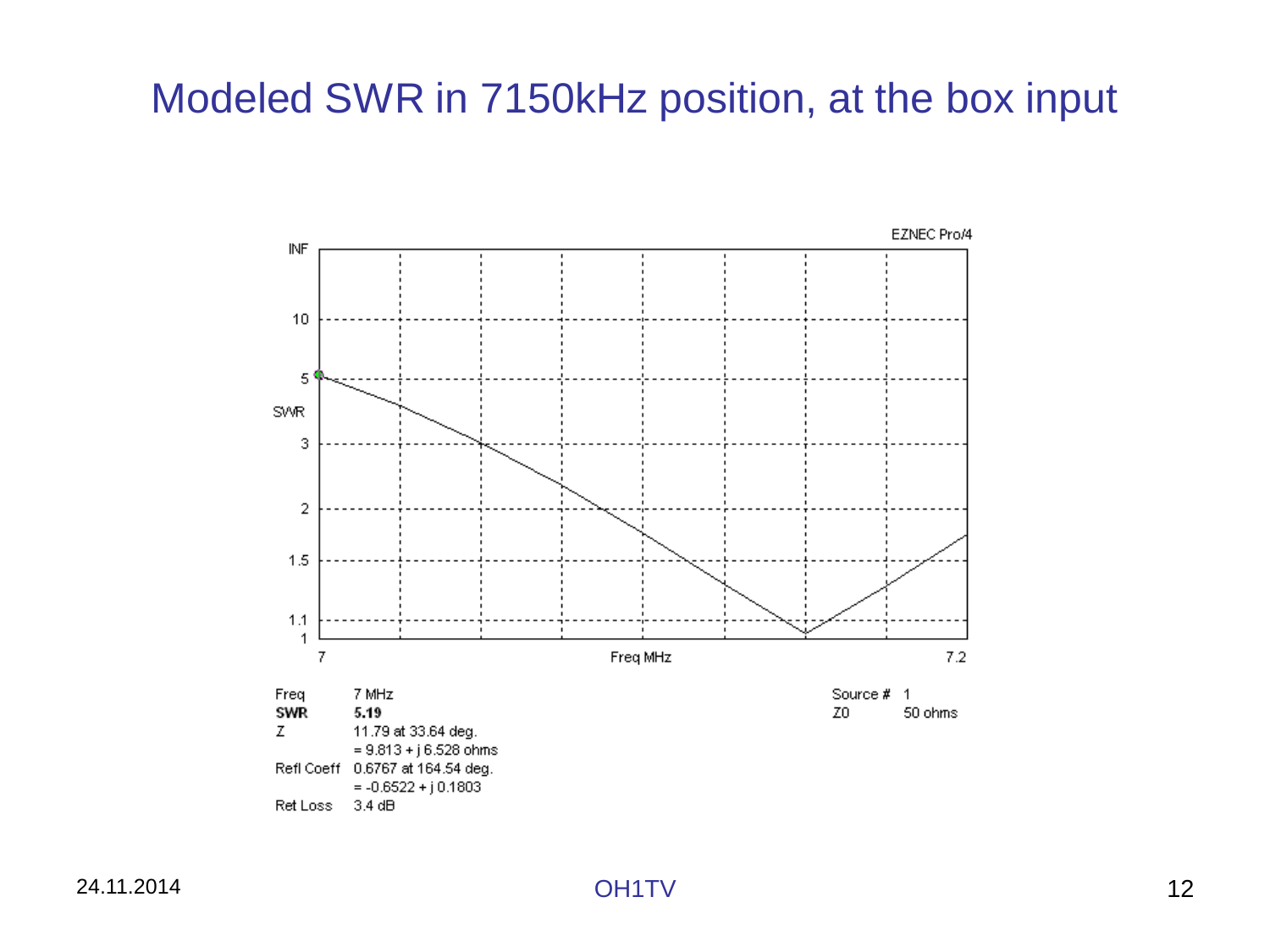## Measured SWR in 7150kHz position, feed cable included

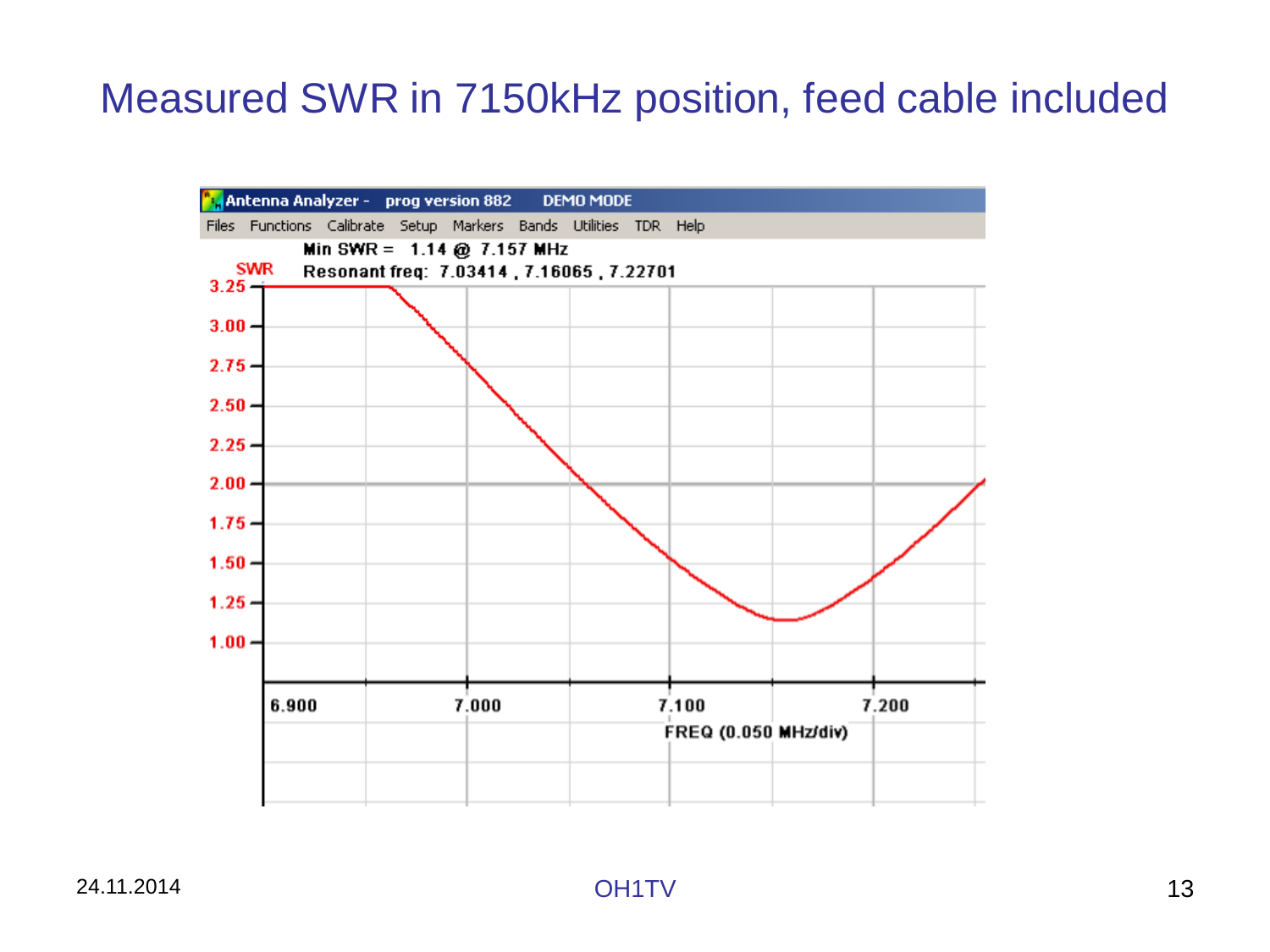## **Structure**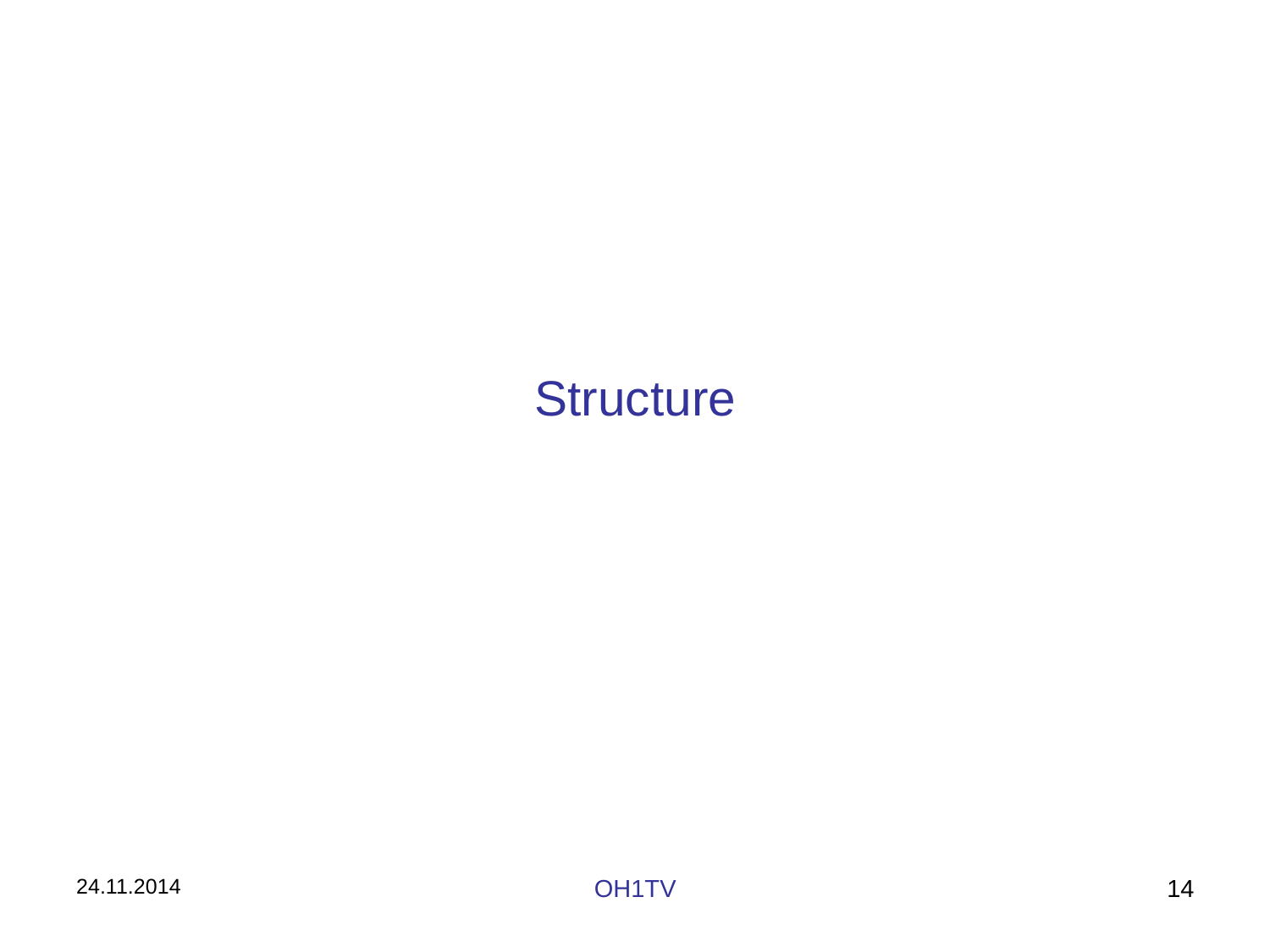# Elements and cabling

- Elements are about 15m long, coil loaded
	- Q of the coils is about 230
	- All four elements are similar and tuned to 7100kHz
	- Elements are made by Finnish Antenna Ltd and are similar to elements used in their popular JP7-2 Shorty – antenna
- 1/2 lamda long cables connect all four elements to the phasing box
	- Electrical lengths of those cables are 21.11m @7100kHz
	- Cable type is Ecoflex 15 Plus, v=0.86, dia 14.6mm
	- Physical lengths are 18.09m, including pig tails from the box
		- 1m long pig tails connect feeds to the phasing box
	- Opposite cable polarity in front and rear elements
- Current baluns are used at each feed point
	- 8 pcs Amidon FB-43-1030 beads on each cable
- Horizontal element spacing is 5.65m
- Vertical element spacing is 20.00m
	- Upper elements are up 46m, lower elements 26m AGL
	- Small compromise was made because of other antennas planned for the tower. 21m spacing would have been optimum for vertical side lobe attenuation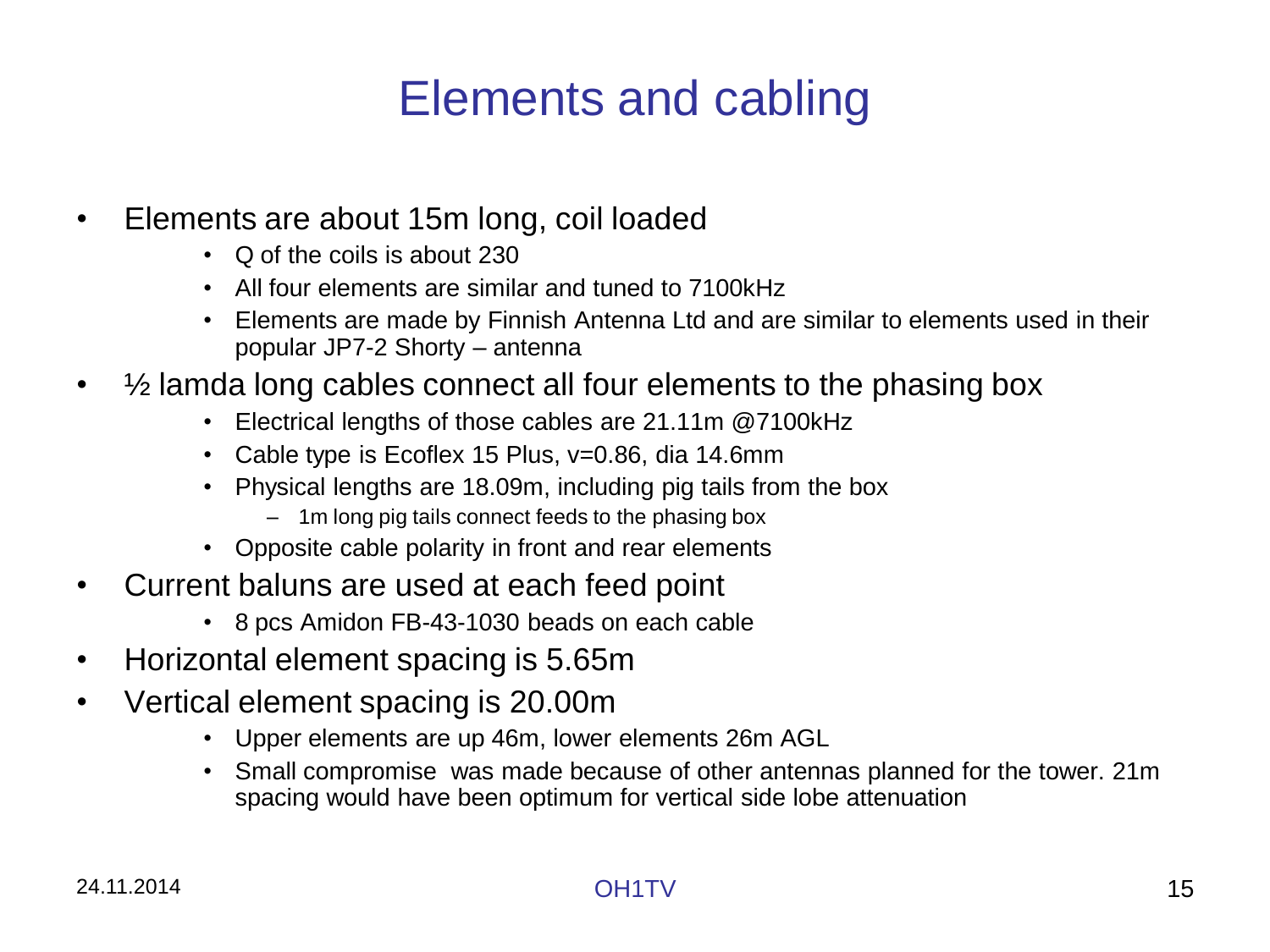## Element to boom

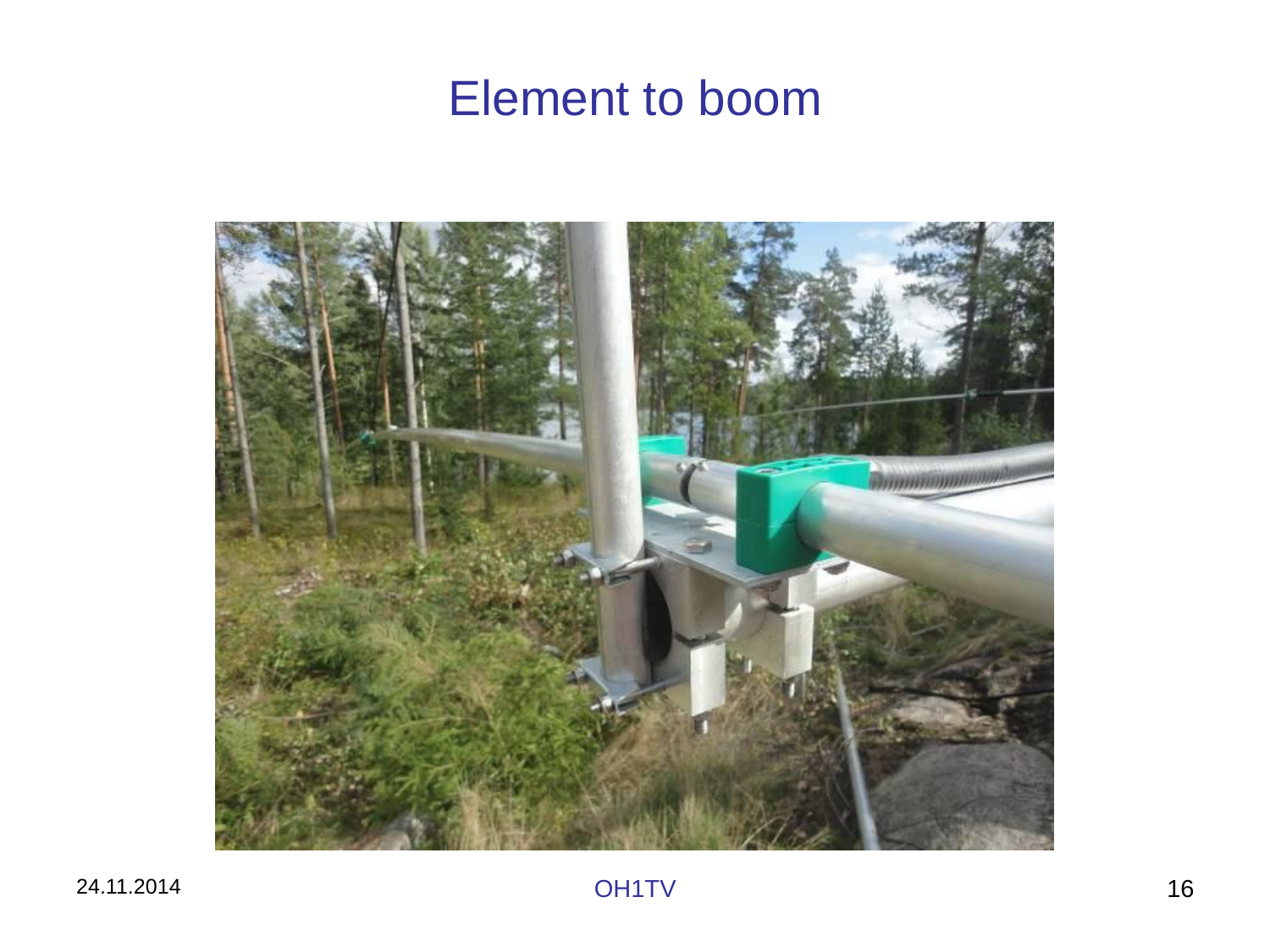#### Phasing box for 2x2el 40m array at OH2BH

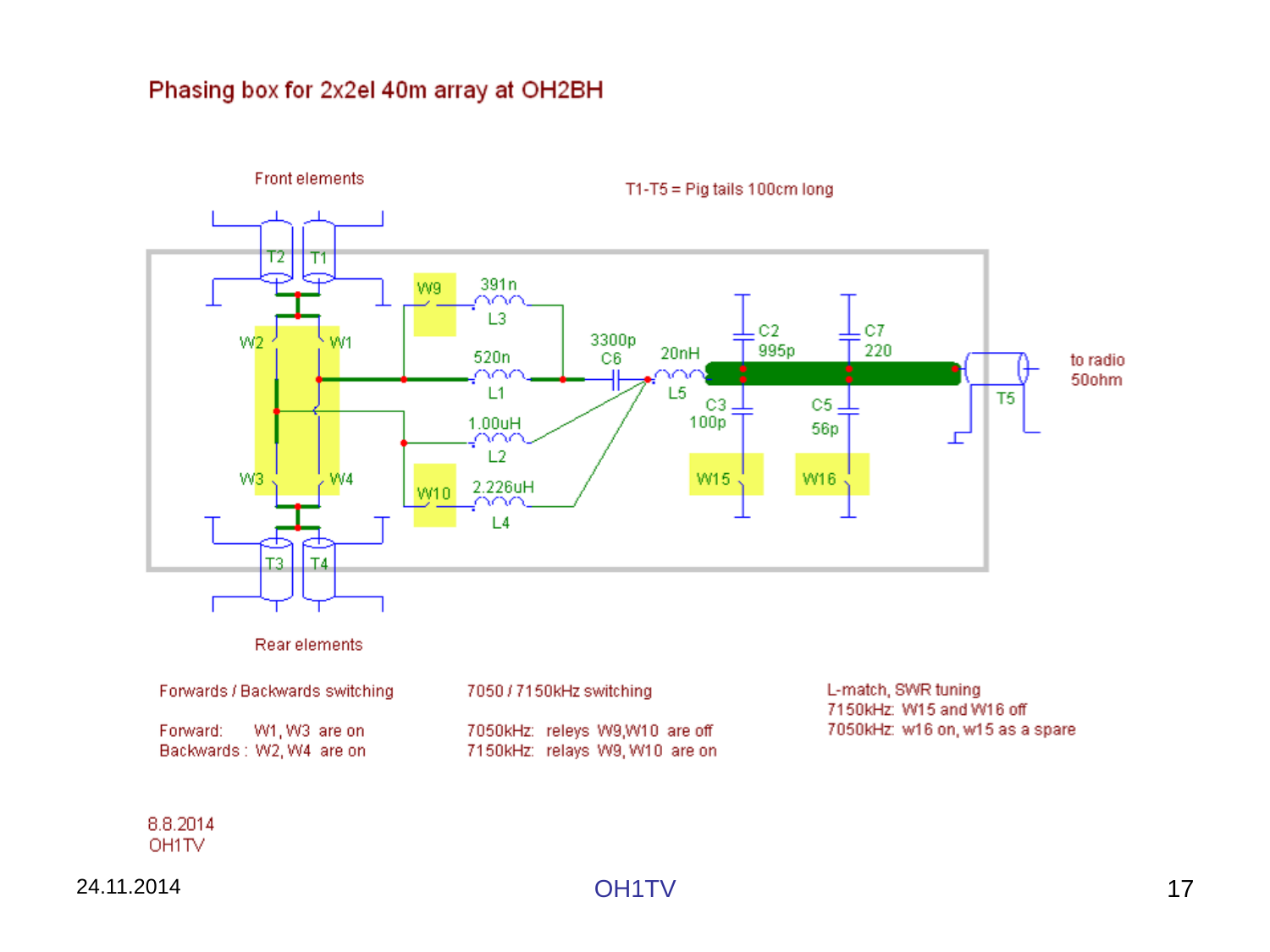## The Box

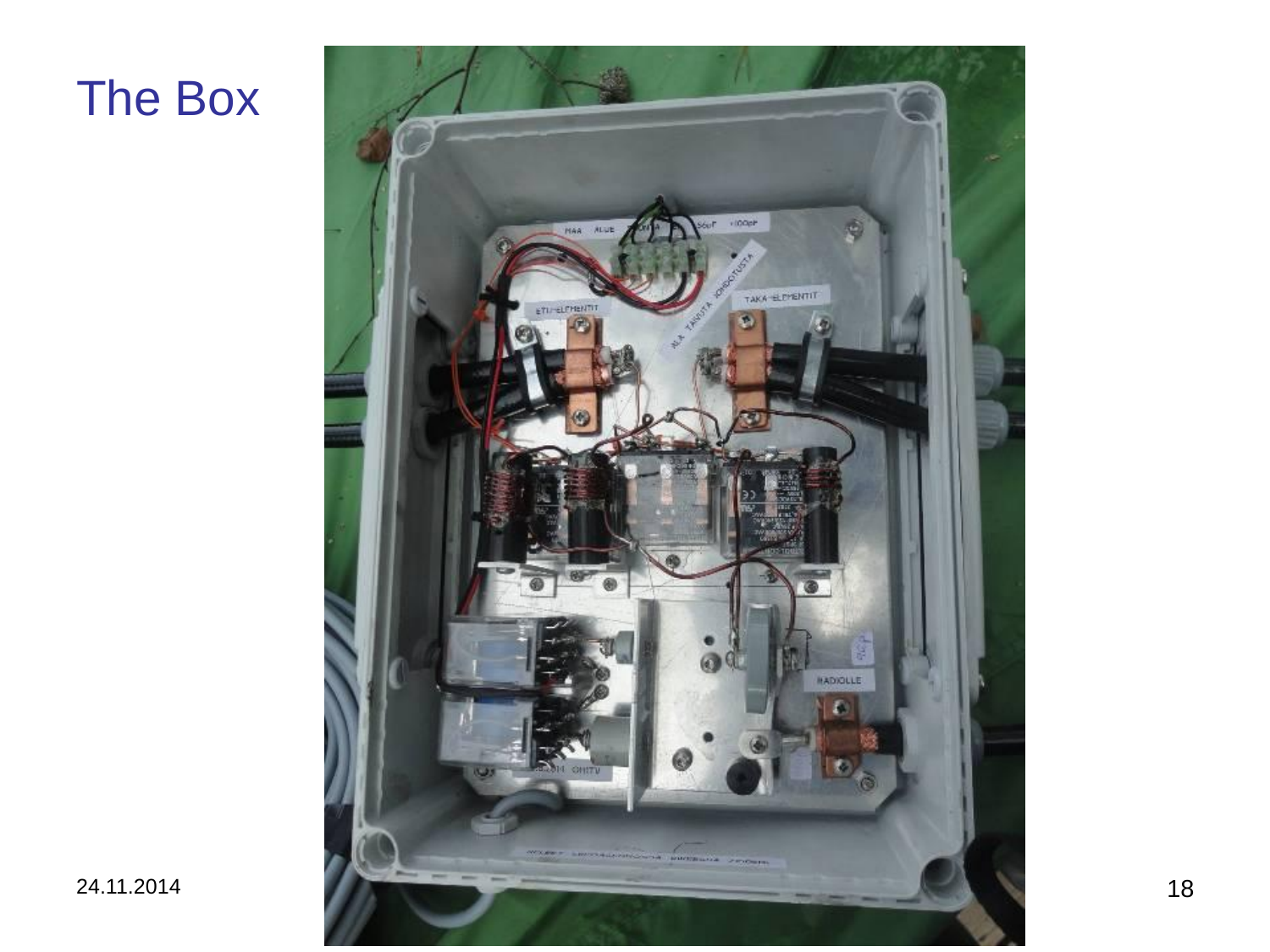## The Box



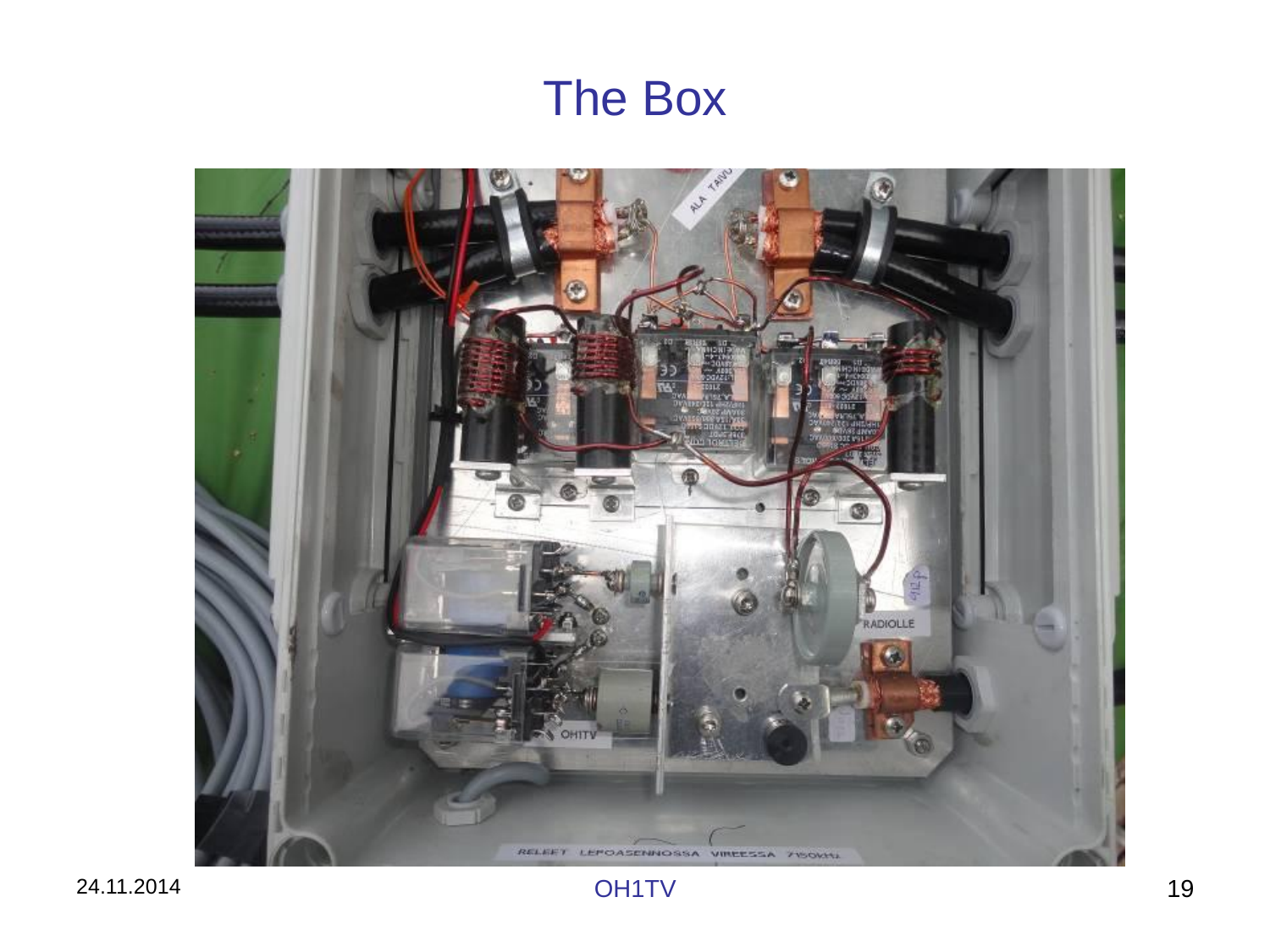# **Tuning**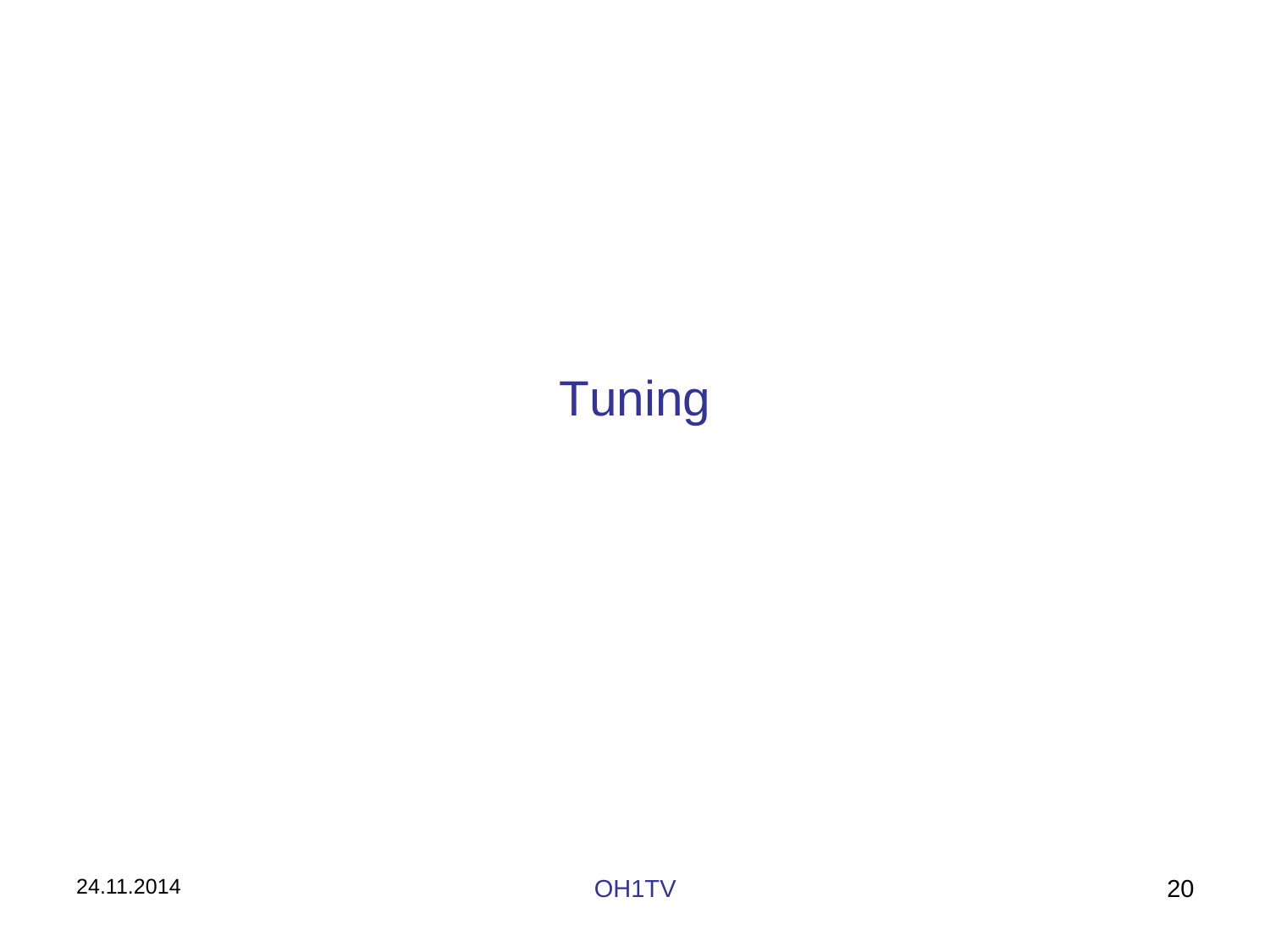# How it was aligned

- All four elements were tuned to 7100kHz +/- 5kHz
	- Measurements were made at 46m, which is the same as height of the upper elements
	- The instrument was antenna analyzer AIM4170 from Array Solutions
	- Abt 50m long measurement cable was eliminated with calibration
	- Impedance at element terminals was measured
- All components for the phasing box were measured before installation
	- AIM4170 was used, all capacitors and coils were selected based on measurements
	- Also inductance of relays and wiring were measured on 7.1MHz
- Lay-out of wiring is critical as we play with small inductances
	- All stray inductances from wiring were taken into account
- Final alignment was based on serial reactance in each leg when the summing point was grounded (left end of L5).
	- The target values were from Eznec model
- After this lab alignment no in-situ tuning was made. The box was just connected and the system was ready to go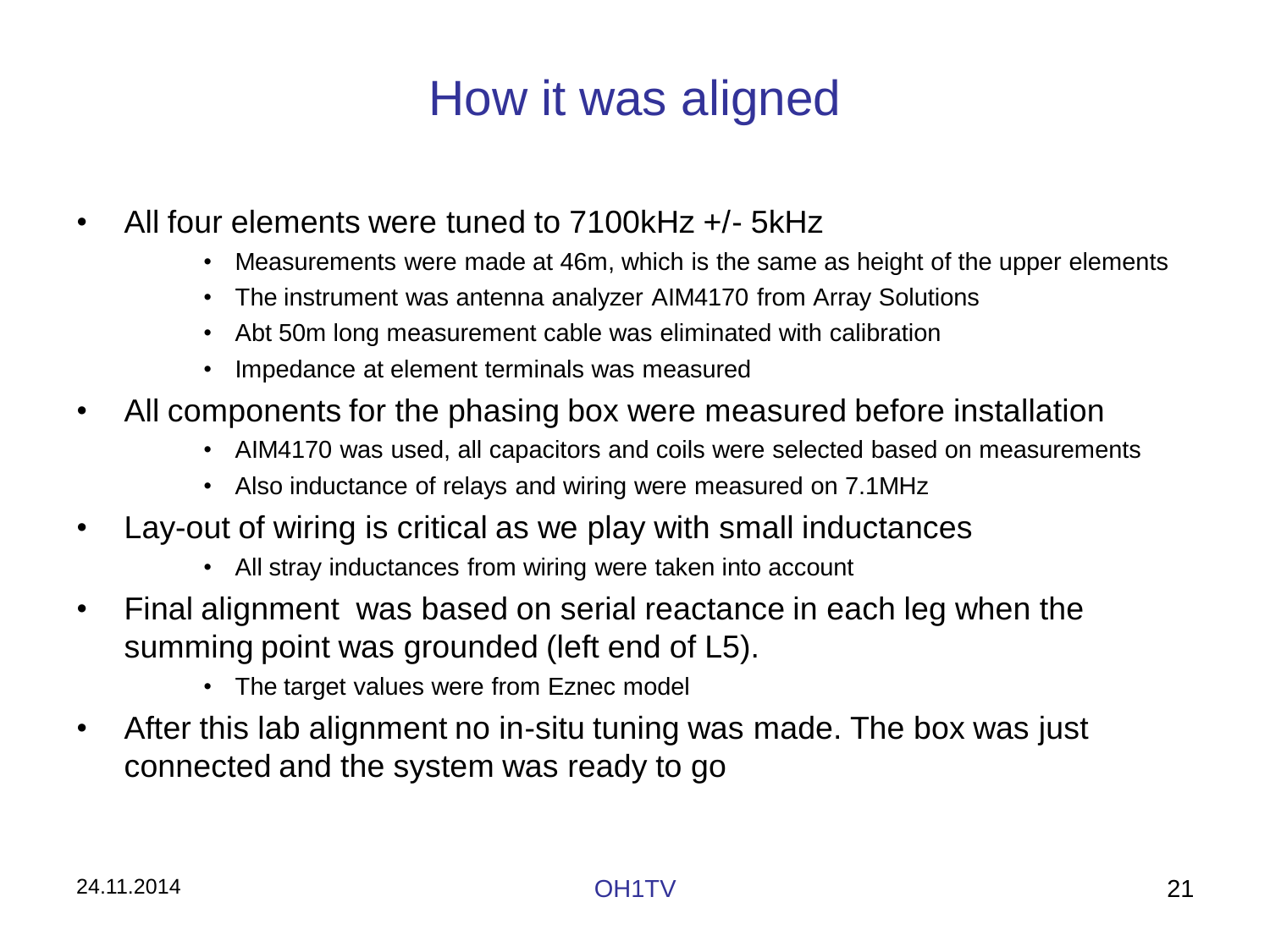## Elements were tuned to 7100kHz

Measurements were made at 46m AGL level

OH1TV, OH1JT and OH3UU in action

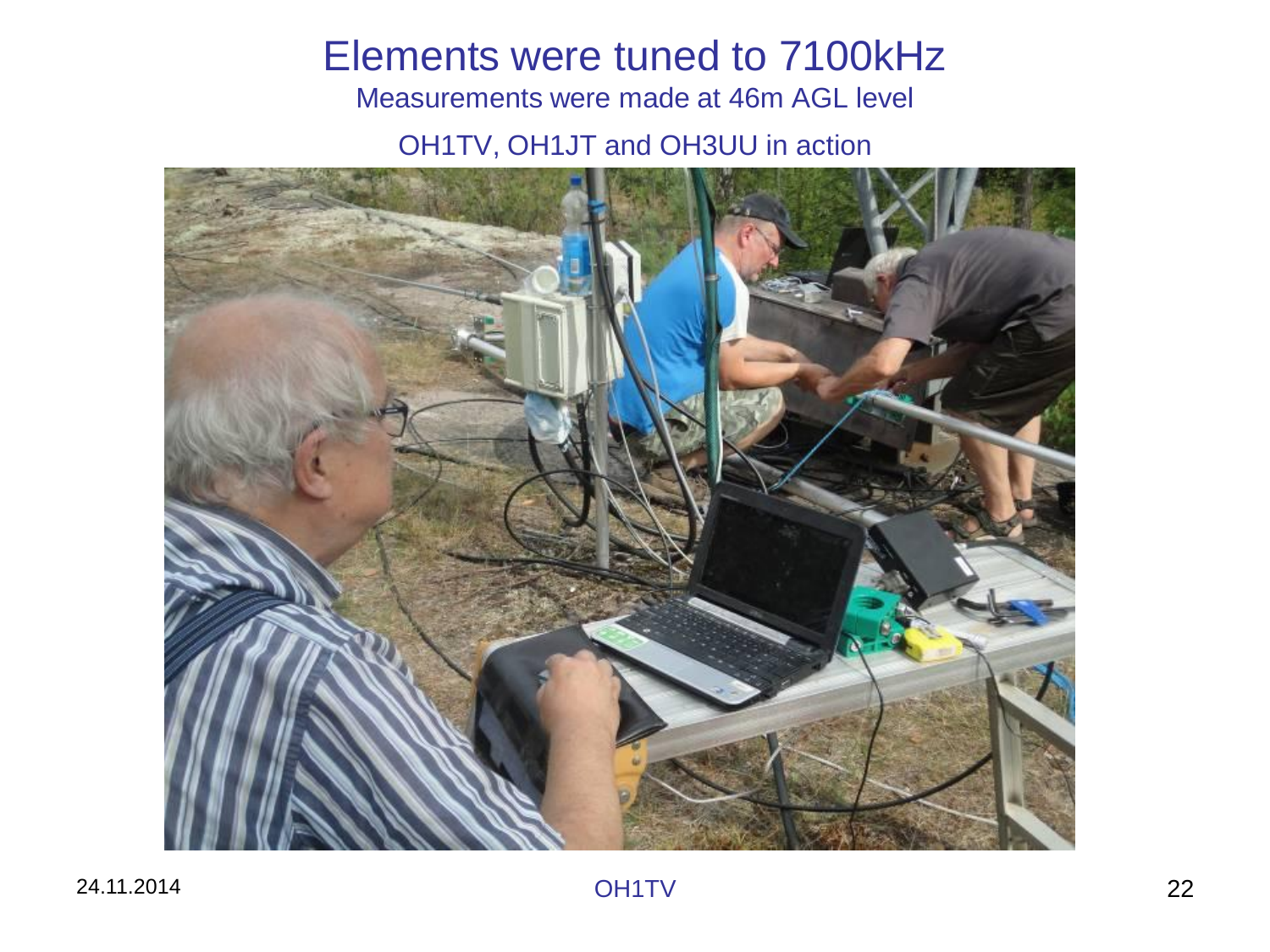## Installation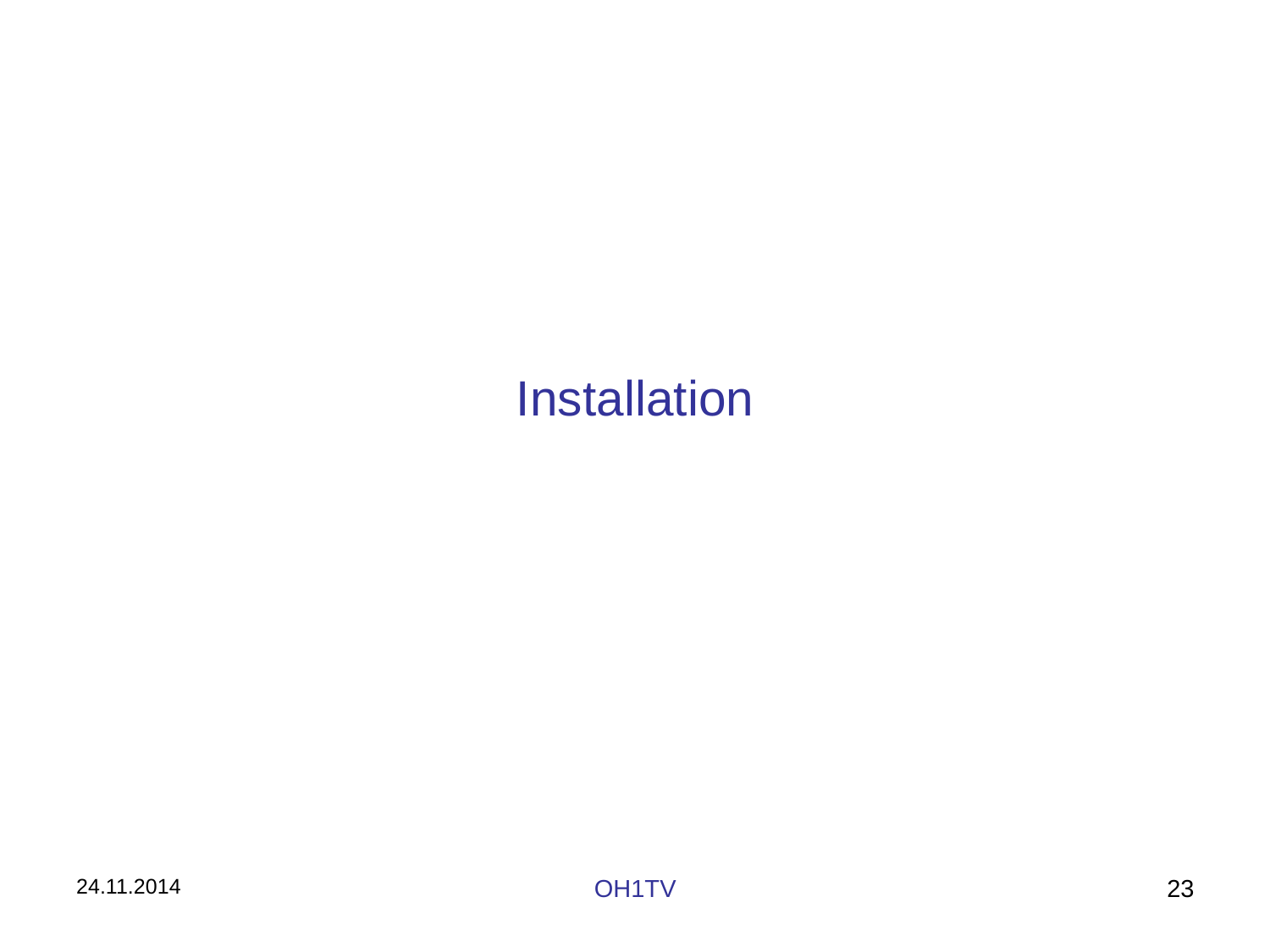### Ready for take-off.. OH2PM and OH8SR fastening belts

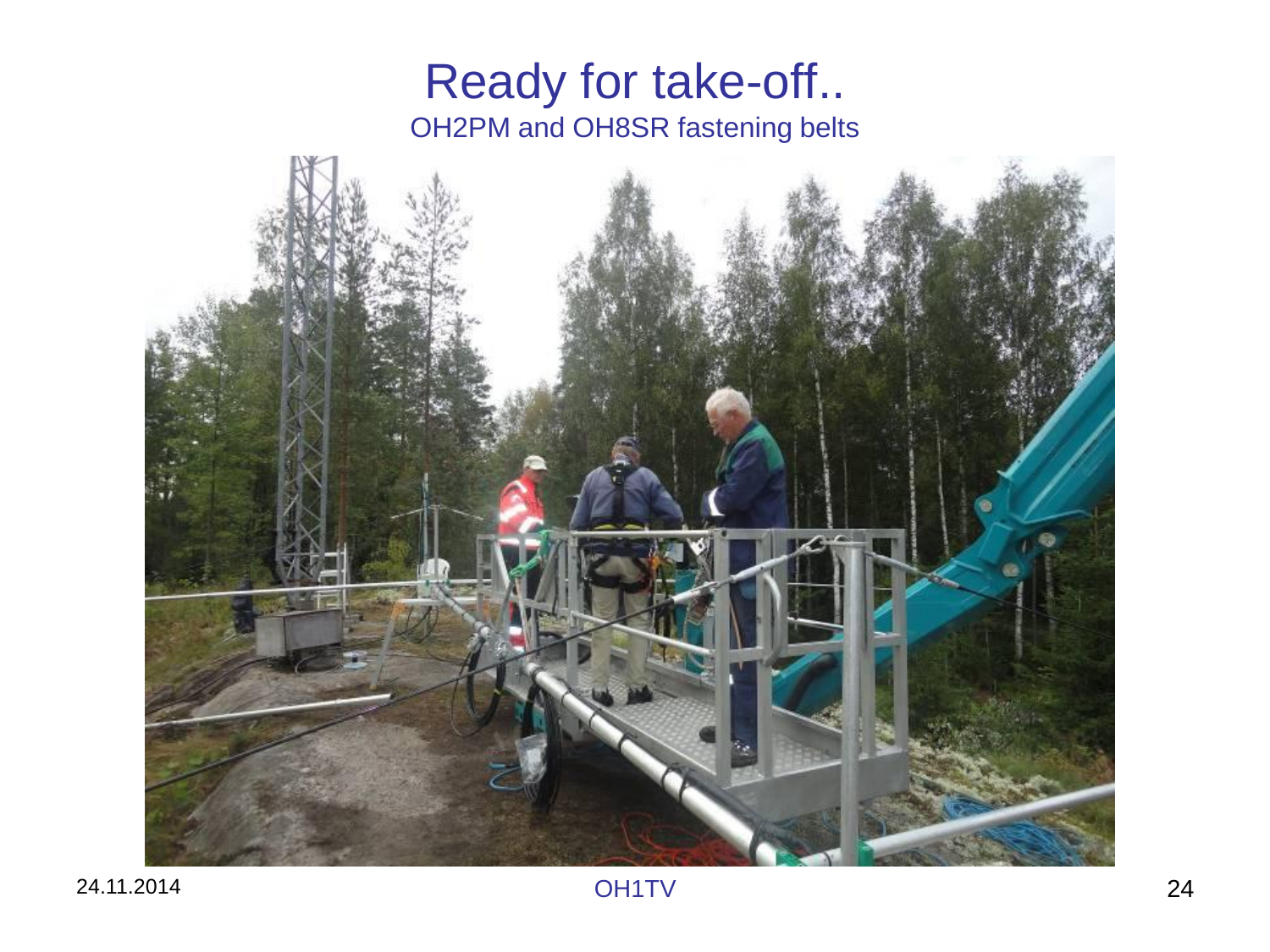# Going up..

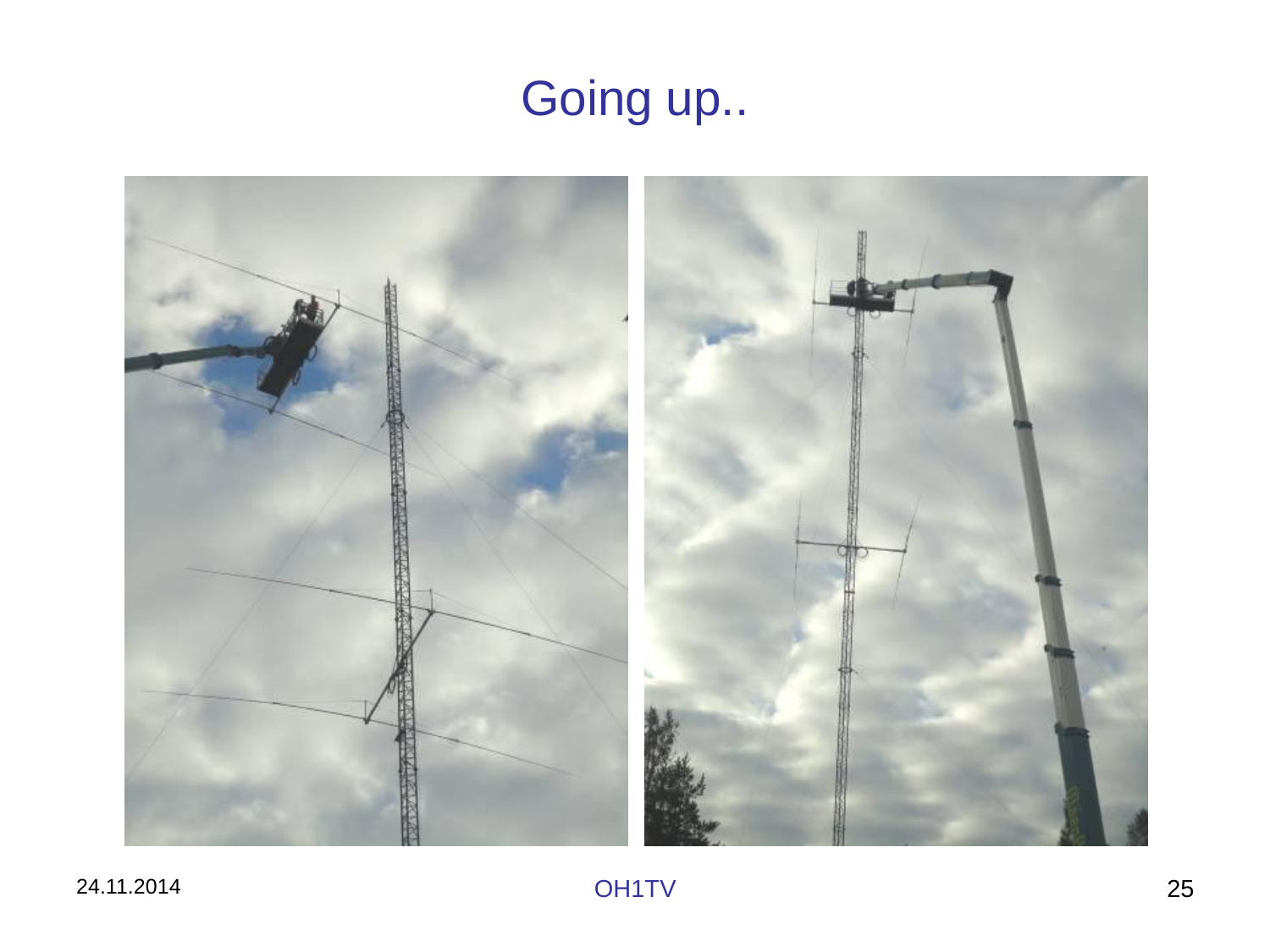## Work completed

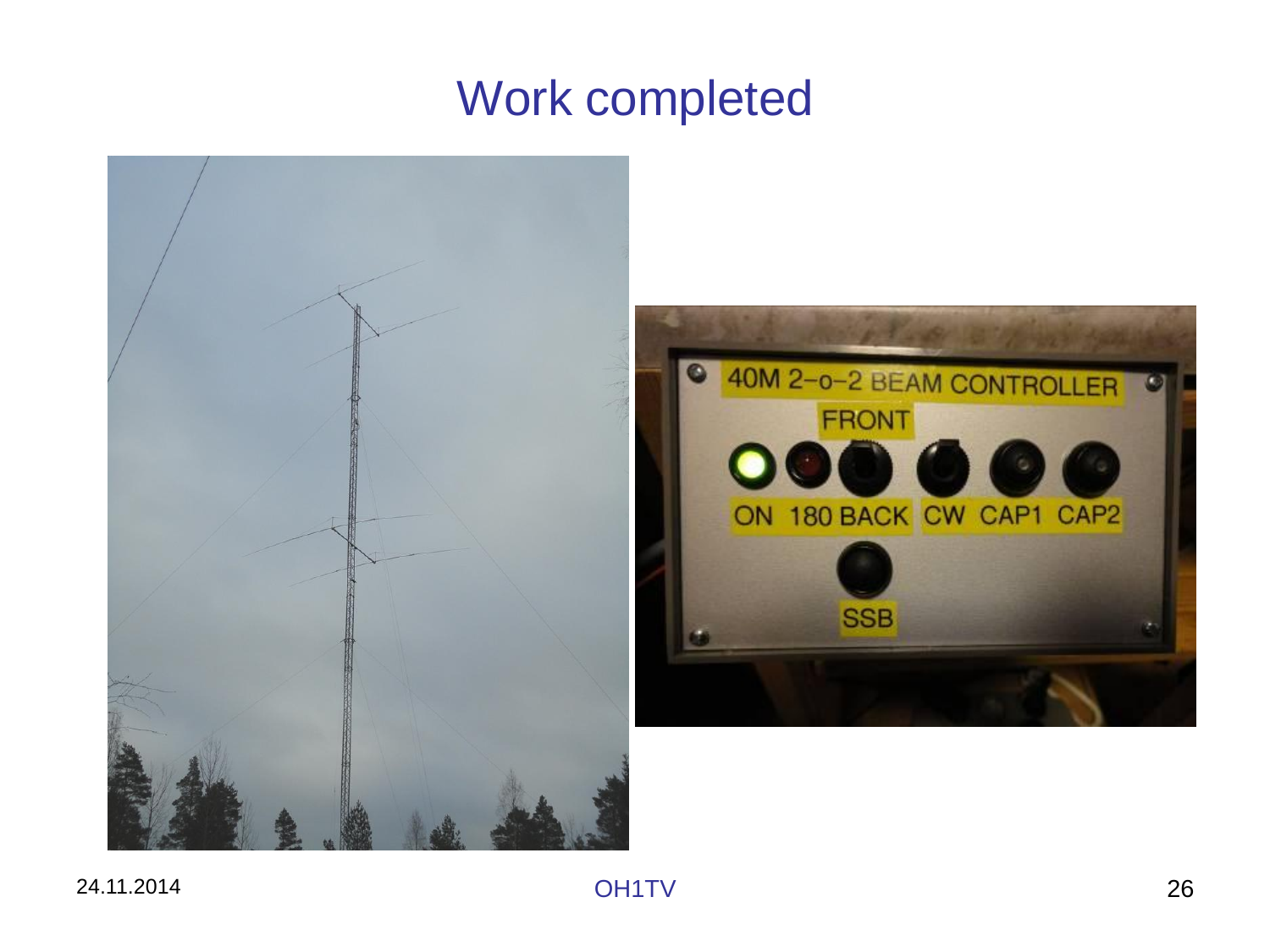### Martti Laine, OH2BH wrote:

#### **EXPECTATIONS & RESULTS OF OPPOSITE VOLTAGE 2-OVER-2 ARRAY FOR 40M**

- In my discussions about this unique antenna concept developed by Pekka, OH1TV, I was thrilled by a variety of clever practical features that seemed to address several specific needs at my contest station. Here were my main issues at the point when we decided to proceed.
- 1: How much can you scale down the size of a 40M beam and still be assured of reasonable performance in terms of forward gain with an acceptable front-to-back ratio while maintaining the advantage derived from antenna stacking? I was specifically interested in the extraordinarily good F/B ratio of this design. Is it true?
- 2: The benefits of a smaller size of the lower beam of the stack can be further increased, as the beam can rotate below the guy wire base because of the reduced turning radius. The higher the lower antenna, the better the compensation from resulting coil losses.
- 3: The option of instant 180 degree direction switching would dramatically enhance operating performance as with the click of a switch I could then quickly pick up stations calling off the back of the beam but at the same time, with a good front-to-back ratio and eliminated unwanted side lobes, ensure clear receive from the desired main direction.
- 4: While coil beams are known to be hampered by narrow bandwidth, it seemed possible to design this array to cover both CW and SSB segments. The feature of switching the take-off angle - DX and local - was not considered for my application and this helped to simplify the design and the job of tuning the matching unit.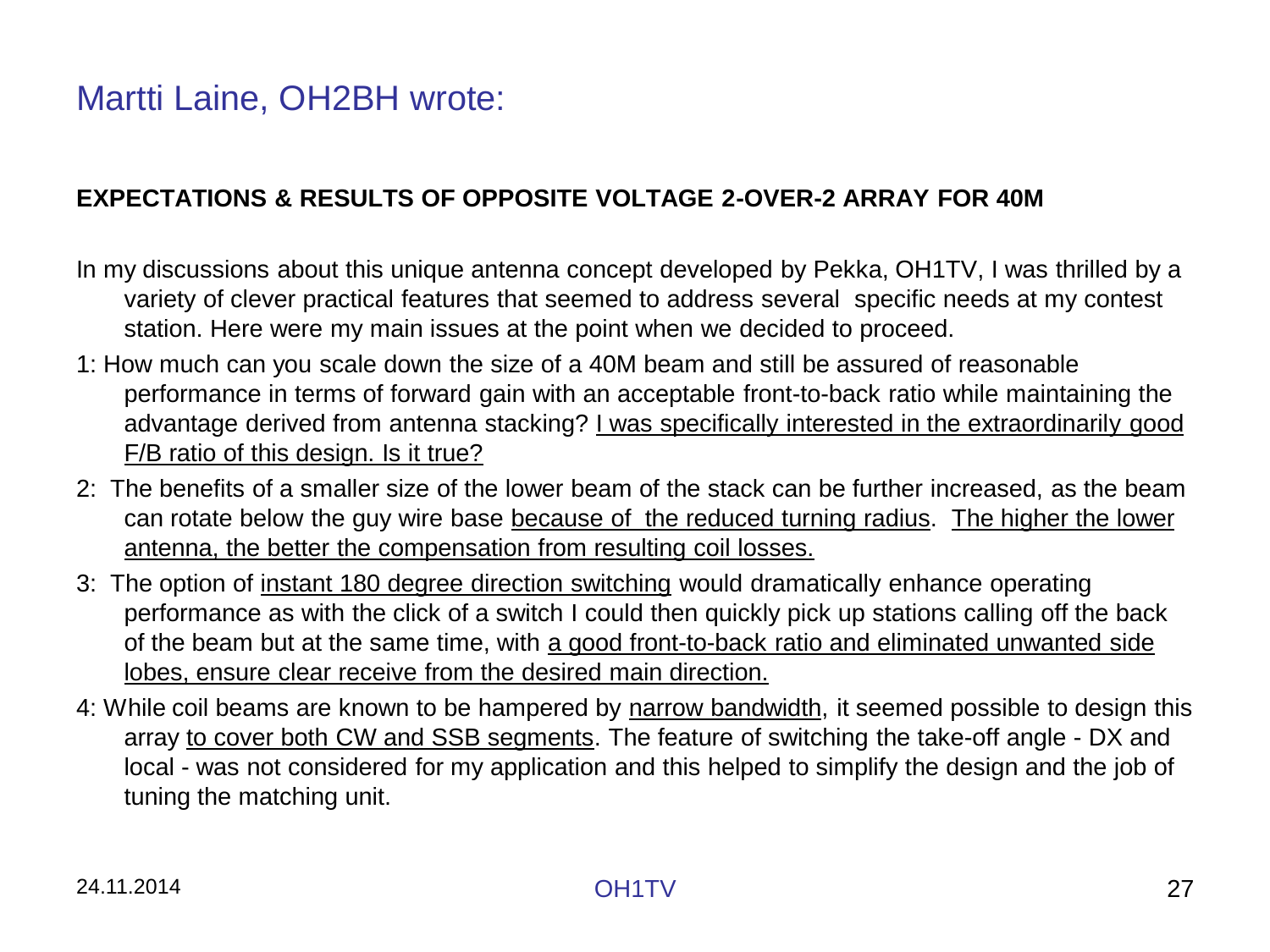### **ACTUAL RESULTS IN REAL LIFE**

- 1: My reference is an M2 40M4FS 4-element beam up at 40 meters (130ft) while the 2-element stack is mounted on another tower at heights of 47 meters (150ft) and 27 meters (90ft). The coil beam, Finnish Antenna 40M 2-element Shorty, comes with an element length of 15.2 meters (51ft) with a turning radius of 8 meters (26ft) with a precise stacking distance of 20 meters or 0.5 wavelength. This array has surprised me with its superior performance when compared to a larger 4-element beam. Thanks to N7NG, W9KNI, K7ZV and N2AJ for extensive testing sessions. To my total surprise, it has an F/B ratio of 25dB while the 4-element M2 falls behind with around 20dB. The 25dB F/B ratio and the ability to eliminate unwanted side lobes ensure a remarkably clear receiving capability. I am quite amazed. This does not fall short of the overall performance of any larger array systems.
- 2: Previously I had two 2-element full-size M2 40M2L beams stacked at 48 meters (160ft) and 20 meters (67ft). My question was whether the higher placement of the lower beam would compensate for any coil losses. It came as another total surprise that even in terms of front gain, the resulting difference was not noticeable in any situation. Therefore I treasure the F/B. It seems that no major coil losses will result from a smaller physical package that may better handle ice loading during our severe winters. Can we say that in this case small is beautiful?
- 3: Instant 180 degree switching is a truly amazing feature. I can switch the antenna 180 degrees on a toggle switch or just check the rear on a push button. I can immediately identify stations calling from unwanted directions and I do not need to search for those signals with a large rotating beam. Just hit a push button to get them into the log with no delay. With a 25dB F/B I typically do not hear the stations calling off the back of the beam but with an occasional check I find an entirely different world out there. Perhaps "unwanted" is actually my new positive discovery resulting in increased scores. "Unwanted" becomes desperately wanted with a faster intake of stations with no need to turn the beam.
- 4: In Europe the 40M band extends from 7000 to 7200 kHz. As the resulting bandwidth could not be covered with coil beams, the band had to be divided into two segments. A configuration of two 100 kHz segments was achieved easily - the upper segment right on target (7160 kHz) and the CW segment centered a bit high (7075 kHz) with no tuning. So, 100 kHz bandwidth with a better than 1-to-1.5 SWR makes my amplifier happy, too.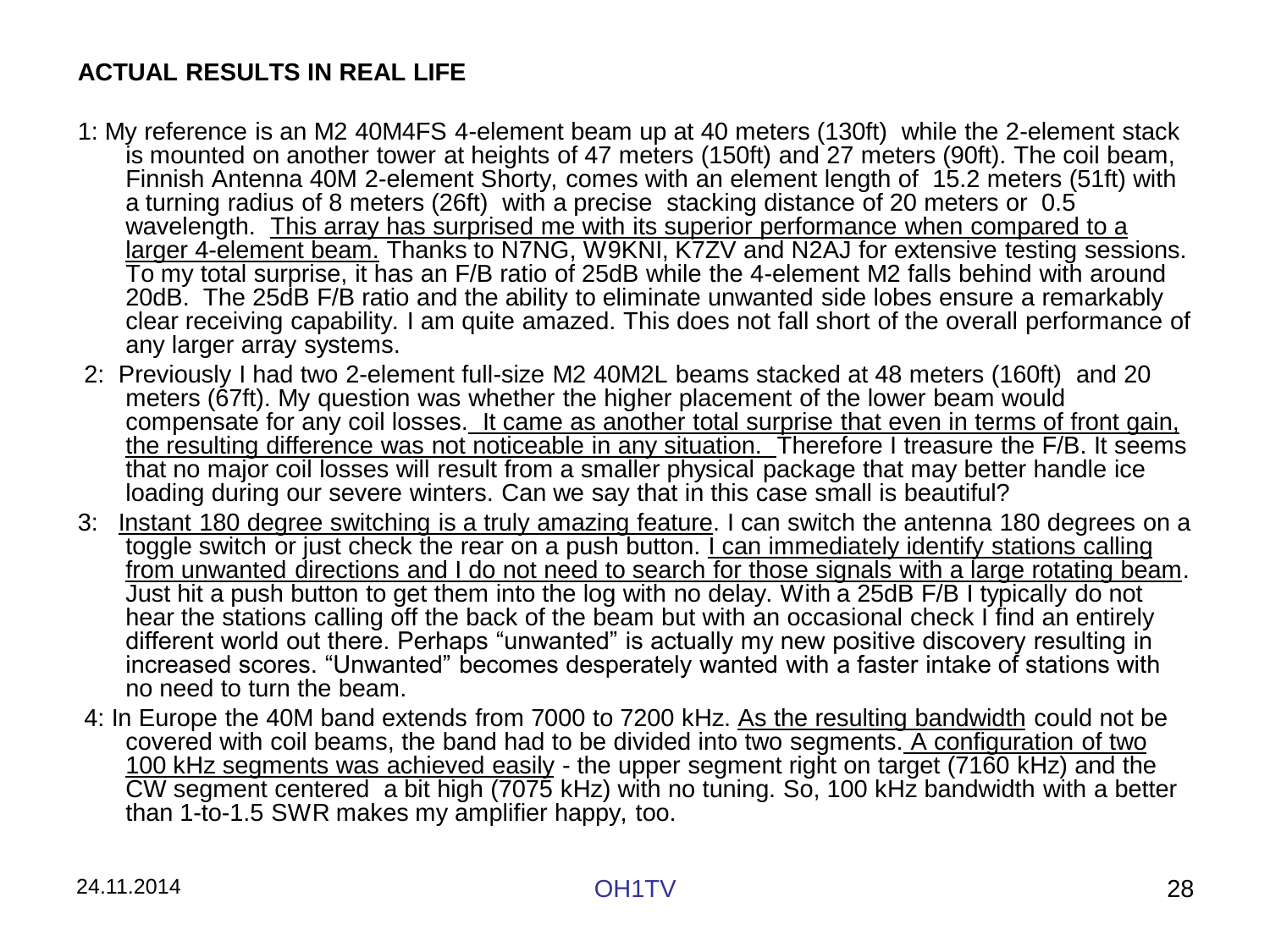## Comparative analysis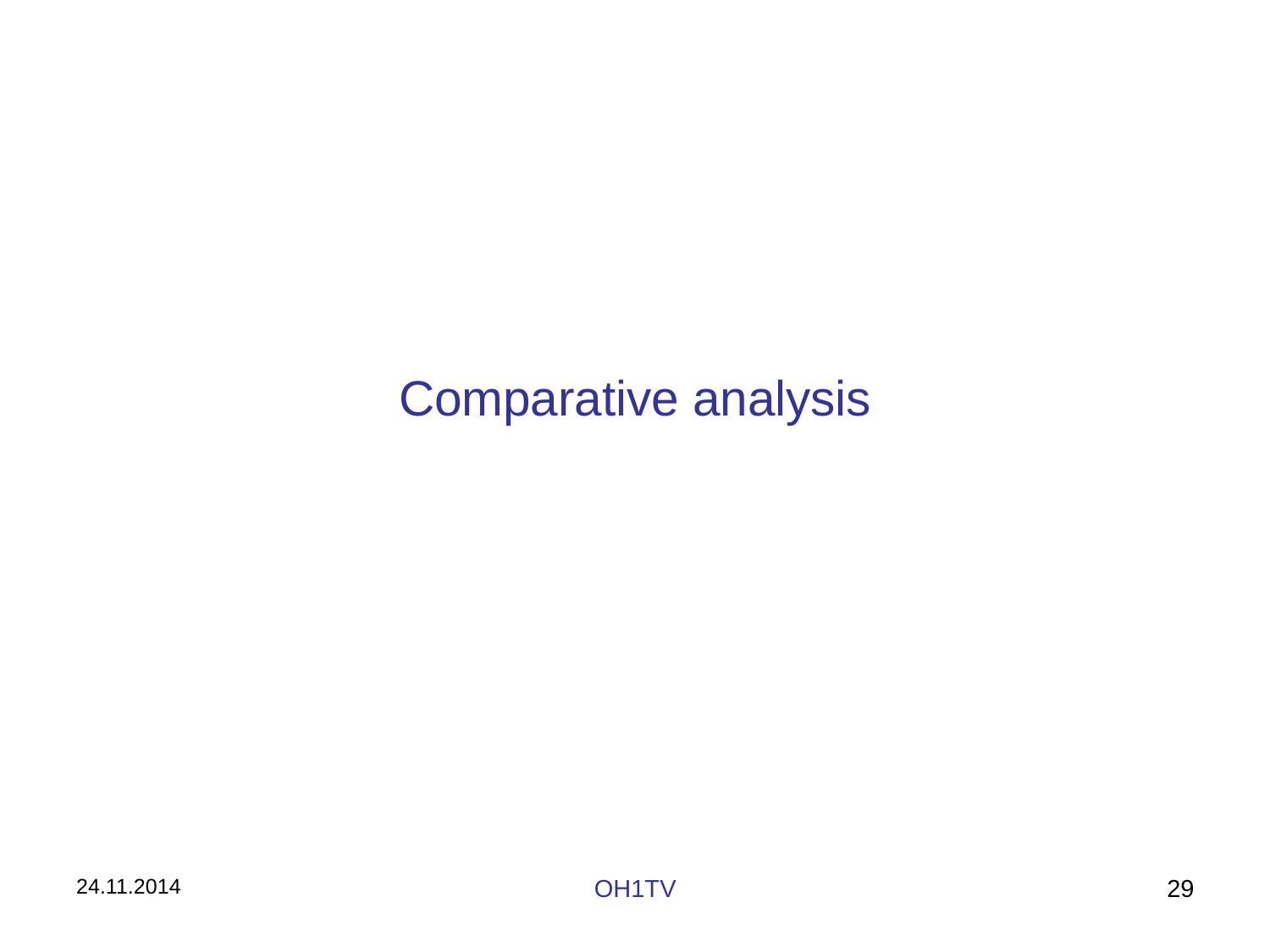## How much the coils reduce gain?



EZNEC Pro/4



- Here we have similar antenna with lossless coils
	- main lobe gain is 13.79dBi.
- Main lobe gain with coils of Q=230 is 13.38dB, see earlier text
- >> Coil induced loss is 0.41dB

#### 7.15 MHz

| <b>Elevation Plot</b><br>Azimuth Angle<br>Outer Ring           | $0.0$ dea.<br>13.79 dBi                                                                                                    | Cursor Elev<br>Gain | 15.0 deg.<br>13.79 dBi<br>0.0 dBmax |
|----------------------------------------------------------------|----------------------------------------------------------------------------------------------------------------------------|---------------------|-------------------------------------|
| Slice Max Gain<br>Beamwidth<br>Sidelobe Gain<br>Front/Sidelobe | $13.79$ dBi @ Elev Angle = 15.0 deg.<br>16.2 deg.; -3dB @ 7.2, 23.4 deg.<br>3.4 dBi @ Elev Angle = $48.0$ deg.<br>10.39 dB |                     |                                     |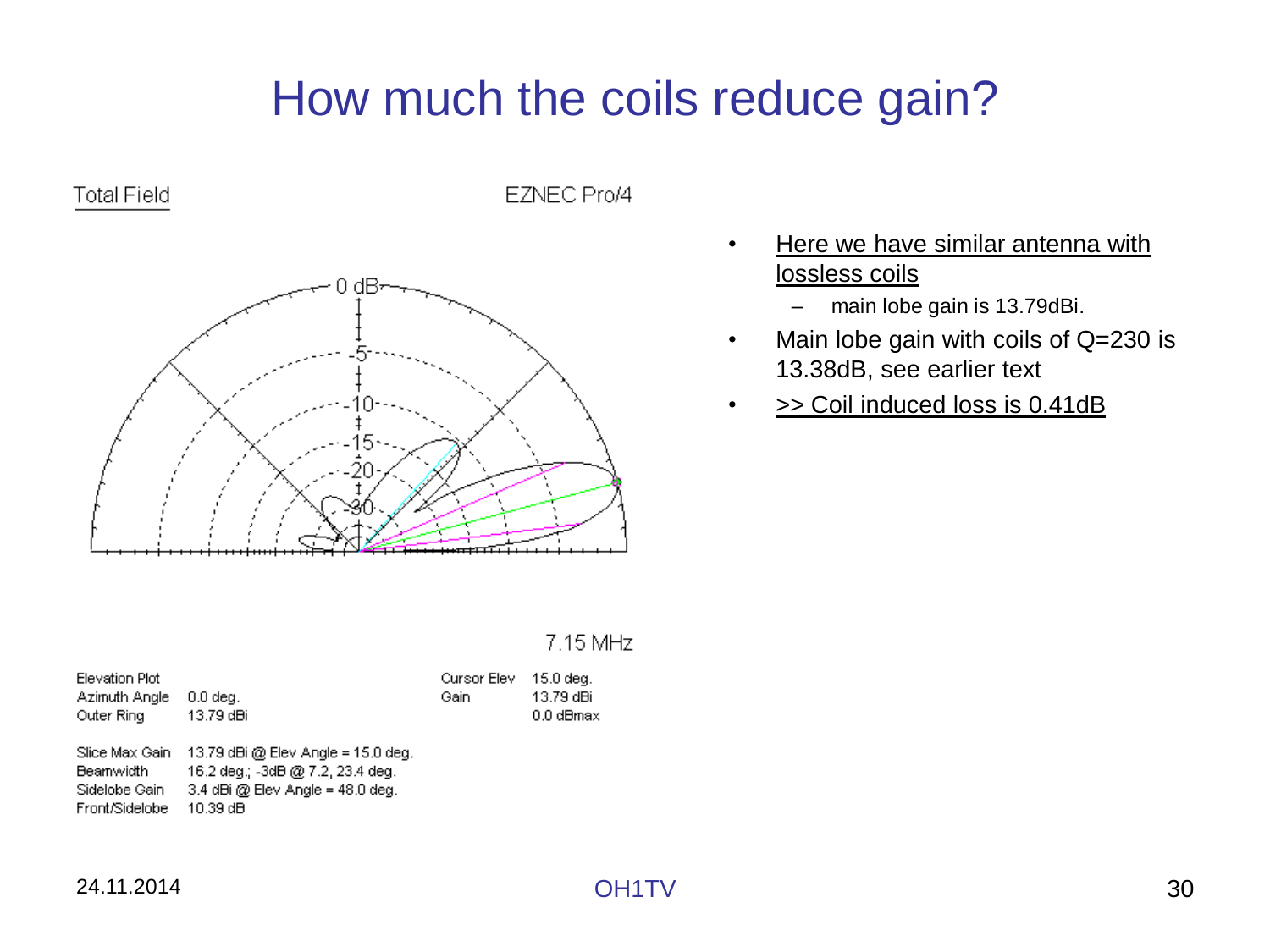## How much gain is lost by shortening elements?

**Total Field** 

FZNEC Pro/4



#### 7.15 MHz

| Elevation Plot<br>Azimuth Angle<br>Outer Ring                  | $0.0$ dea.<br>13.97 dBi                                                                                                    | Cursor Elev<br>Gain | 15.0 deg.<br>13.97 dBi<br>0.0 dBmax |
|----------------------------------------------------------------|----------------------------------------------------------------------------------------------------------------------------|---------------------|-------------------------------------|
| Slice Max Gain<br>Beamwidth<br>Sidelobe Gain<br>Front/Sidelobe | 13.97 dBi @ Elev Angle = $15.0$ deg.<br>16.2 deg.; -3dB @ 7.2, 23.4 deg.<br>$3.57$ dBi @ Elev Angle = 48.0 deg.<br>10.4 dB |                     |                                     |

- Here we have otherwise similar antenna but now with full size elements tuned to 7100kHz (20.3m dia 22mm) and phasing box adjusted accordingly. Main lobe gain is 13.97dBi.
- With the built antenna, 15m long elements and coils Q=230, gain is 13.38dBi, which is 0.59dB less than in full size antenna
- With 15m elements and lossless coils gain is 13.79dBi, which is 0.18dB less than in full size antenna, all spacing and heights being the same
- >> Influence of shortening alone to the main lobe gain is -0.18dB
- Shortening has no influence on vertical sidelobe attenuation on center frequency